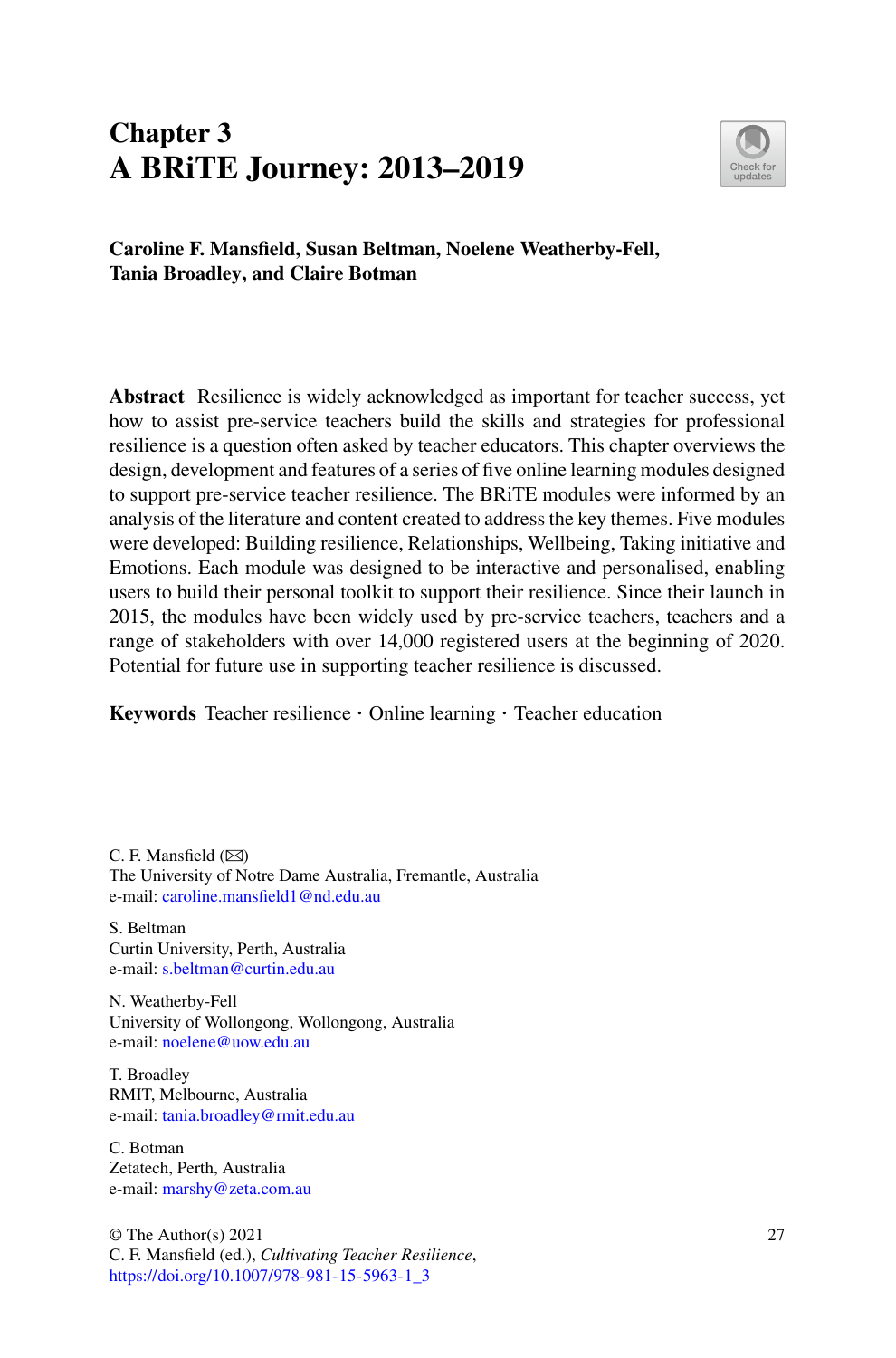# **3.1 Introduction**

It is no secret that many teacher education graduates find the first few years of teaching particularly demanding. The literature frequently cites challenges of early career teachers in many countries and affirms reports of teacher stress and burnout (e.g. Harmsen et al. [2018;](#page-19-0) Schlichte et al. [2005\)](#page-19-1). Common issues emerge, including excessive workloads, time demands, student behaviour, catering for diverse student needs and limited support (e.g. Fantilli and McDougall [2009;](#page-18-0) Kelly et al. [2018\)](#page-19-2). Studies often make recommendations for teacher education programmes to better prepare graduates for the realities of the classroom, particularly with regard to managing stress, coping behaviours and resilience-building activities (see Beltman et al. [2011\)](#page-18-1).

Related to these issues, there has also been concern about teacher attrition, particularly in the early career years. Although there are differing reports of attrition rates (Weldon [2018\)](#page-20-0), employers still note concern about the number of early career teachers leaving the profession. Amongst contributing factors are teacher stress and burnout (Schlichte et al. [2005\)](#page-19-1), high non-teaching workload (McGrath-Champ et al. [2018\)](#page-19-3) and lack of administrative support (Peters and Pearce [2012\)](#page-19-4). Earlier reviews (Beltman et al. [2011\)](#page-18-1) and more recent studies (Schuck et al. [2017\)](#page-20-1) indicate that there are ongoing multiple factors contributing to poor rates of early career teacher retention in many countries.

In Australia, concern about early career teacher attrition and teacher quality has led to a raft of reform measures in the teaching profession. Development of the Australian Professional Standards for Teachers (Australian Institute for Teaching and School Leadership (AITSL) [2011\)](#page-18-2) as a national framework for teacher development at graduate, proficient, highly accomplished and lead teachers has led to further improvements in professional learning and career progression supports. Simultaneously teacher education programmes have been under increasing pressure to produce "classroom ready teachers" (Teacher Education Ministerial Advi-sory Group (TEMAG) [2014\)](#page-20-2) and to show the impact of their programmes on graduate outcomes. Rigorous programme accreditation requirements have also been mandated, including the need for teacher education providers to demonstrate transparent and sophisticated selection processes for academic skills and non-academic qualities for teaching, including interpersonal and communication skills, motivation, self-efficacy and resilience (Australian Institute for Teaching and School Leadership (AITSL) [2015\)](#page-18-3).

Increasingly, the concept of resilience is noted as being important for teachers, and the research in this field has grown exponentially over the past 10 years (see Chap. 2). Individual and contextual risk and protective factors that influence teacher resilience have been explored (e.g. Fantilli and McDougall [2009;](#page-18-0) Mansfield et al. [2014\)](#page-19-5) and recommendations made for improvements at the individual, school and system levels (e.g. Johnson et al. [2014\)](#page-19-6). More systemic approaches also recognise the importance of individual capacities and skills as well as the nature of the various contexts in which individuals live and work (Mansfield et al. [2016c\)](#page-19-7). Broader systemic supports for early career teachers are recommended such as rigorous pre-service preparation,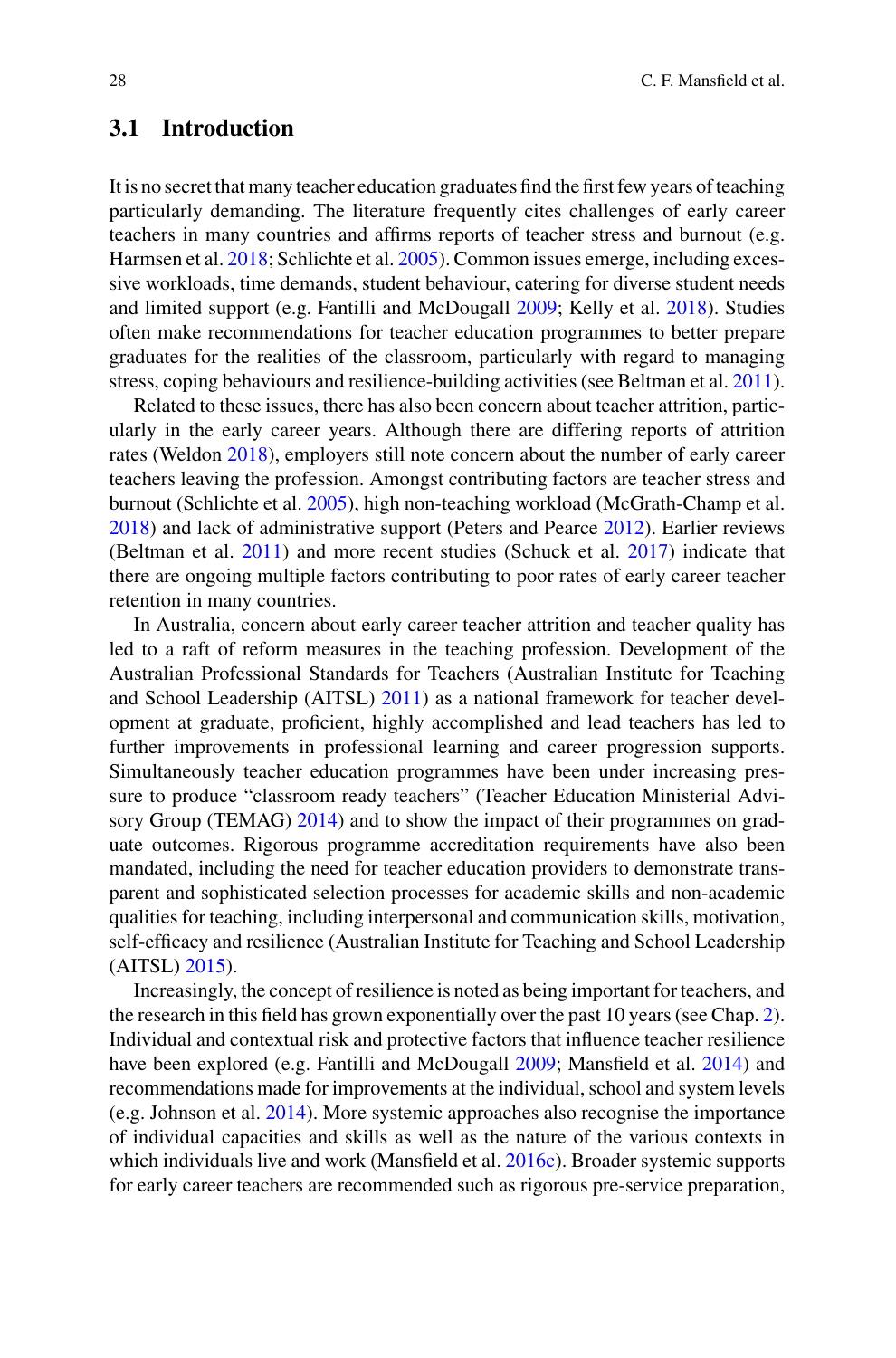transition to the profession initiatives, and fair and responsive employment practices (Johnson et al. [2014\)](#page-19-6).

Our early work in the field (Mansfield et al. [2012b\)](#page-19-8) highlighted the need for specific resources to support teacher resilience and in response we developed five online learning modules, known as the BRiTE (Building Resilience in Teacher Education) modules (Mansfield et al. [2016a\)](#page-19-9). This chapter overviews the journey of developing the BRiTE modules and how this body of work has developed since.

# <span id="page-2-0"></span>**3.2 Preparing Resilient Pre-service Teachers for the Classroom**

In the context of teaching, early definitions of resilience focused on identifying the risk and protective factors that constrained or enabled resilience (Beltman et al. [2011\)](#page-18-1). However, more recently, researchers such as Ungar [\(2012\)](#page-20-3) have begun to conceptualise resilience from a socio-ecological perspective, whereby it is "defined as a set of behaviours over time that reflect the interactions between individuals and their environments, in particular the opportunities for personal growth that are available and accessible" (p. 14). The literature reviewed in 2011 (Beltman et al.) highlighted a range of suggestions that could be implemented to enhance teacher resilience in pre-service programmes, many of which have been incorporated into the BRiTE modules. A key theme is that relationships of various kinds need to be supported. Peers in the pre-service course can become supportive future colleagues (Castro et al. [2010;](#page-18-4) Le Cornu [2009;](#page-19-10) Schlichte et al. [2005;](#page-19-1) Tait [2008\)](#page-20-4). Discussions about professional workplace issues such as communicating with other staff and parents can be beneficial (Castro et al. [2010;](#page-18-4) Fantilli and McDougall [2009\)](#page-18-0). Activities in preservice (and induction programmes) should include systematically teaching social skills, assertiveness training, self-regulation, empathy and motivation (Tait [2008\)](#page-20-4). In addition, pre-service teachers need to be prepared for the reality of school micro politics (Freedman and Appleman [2008\)](#page-18-5). Hirschkorn [\(2009\)](#page-19-11) stressed the importance of relationships with students in schools and suggested that pre-service teachers need to be reminded that they already possess many successful relationship skills and experiences that can transfer to the teaching situation. As reduced support occurs for new teachers compared with their pre-service situations in schools, Woolfolk Hoy and Burke Spero [\(2005\)](#page-20-5) suggested that teacher educators prepare their students "to seek and create support for themselves in the early years of teaching" (p. 353).

Strong motivations, identity and self-efficacy are needed for beginning teachers and several authors emphasise the need for pre-service programmes to help prospective teachers build these, so they have the ability to handle new situations confidently, believing that they will make a difference (Day [2008\)](#page-18-6). Coping and problem-solving skills need to be developed (Castro et al. [2010\)](#page-18-4) and Chong and Low [\(2009\)](#page-18-7) recommended extensive reflection relating to the complexity of the work of teachers and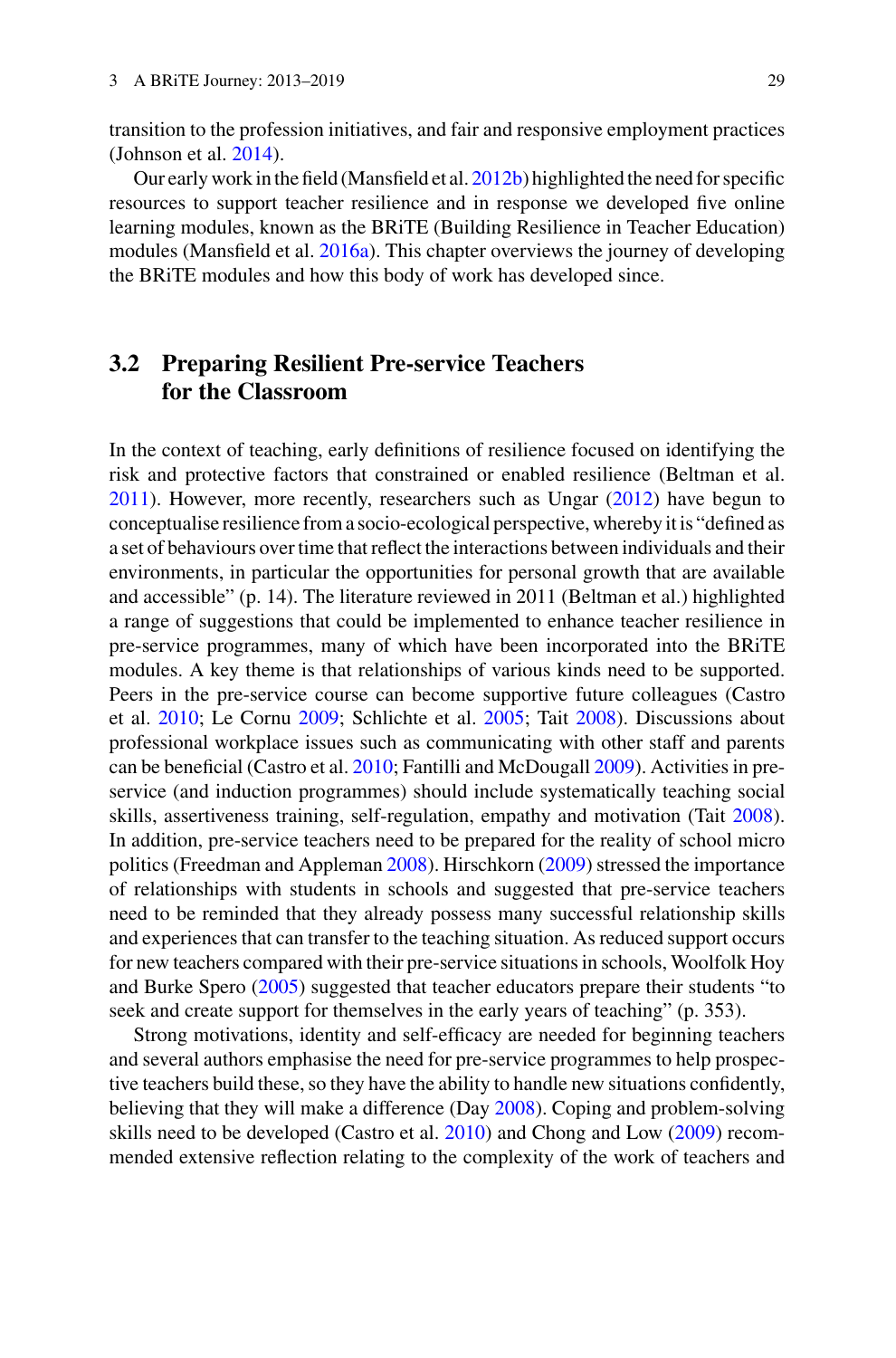ways of coping with this. Reflective and problem-solving processes learnt during preservice programmes can assist pre-service teachers in resolving challenges encountered in their teaching (Yost [2006\)](#page-20-6). The practicum experience is significant as a window into the work of a teacher, and Kaldi [\(2009\)](#page-19-12) pointed to research indicating that pre-service teachers see their practicum as the most significant aspect of their course in terms of affecting their personal and professional development. Watt and Richardson [\(2008\)](#page-20-7) suggested that pre-service programmes needed to pay attention to difficult practicum experiences and provide an earlier understanding of the complex realities of teacher work. In addition, working on case studies and illustrating the rewards of teaching may assist those who were considering leaving.

Chan [\(2008\)](#page-18-8) suggested that, as emotional intelligence involves the ability to identify, manage and regulate one's own emotions and to appraise others' emotions, enhancing emotional intelligence could be used in a preventive way in teacher education programmes. When challenges arise within classroom situations, teachers need to realise that they are not alone the cause of these, they need not shoulder unnecessary responsibilities (such as being allocated extremely difficult classes), they need to balance school and home life and be reflective but not over-reflective to the detriment of their personal lives (Demetriou et al. [2009\)](#page-18-9). The reality of teaching may be very different to what they expect and need to be emotionally equipped for this. Assisting pre-service teachers with self-regulation and coping behaviours could enhance their job satisfaction and resilience as well as the quality of their classroom instruction. As Tait [\(2008\)](#page-20-4) recommended, opportunities to learn about the social nature of teaching and to recognise their own resilient responses should be given. "Working with scenarios, videos, or actual classroom observations of the kinds of challenging situations teachers encounter, teacher candidates could identify and practice coping strategies, emotional competence, reframing skills, and other resilient behaviors and ways of thinking" (p. 71). The BRiTE modules drew on the above literature to determine the key themes and learning experiences.

### <span id="page-3-0"></span>**3.3 The BRiTE Project: 2013–2016**

The BRiTE project was underpinned by our previous work in the field of teacher resilience (Beltman et al. [2011;](#page-18-1) Mansfield et al. [2012a,](#page-19-13) [b\)](#page-19-8) and our work as teacher educators. We were acutely aware of the socio-emotional challenges faced by preservice teachers (often when on professional experience) and the increasingly limited space in teacher education programmes to provide specific learning focused on resilience skills and strategies for the profession. At the time this project was developed, we also noted a considerable gap in available resilience resources for teachers, despite the need expressed by the literature, teacher educators, pre-service teacher mentors and pre-service teachers themselves. The aim of the BRiTE project therefore was to develop an online learning resource to assist pre-service teachers build the personal and social capabilities associated with professional resilience. The project was funded by the Australian Government Department of Education.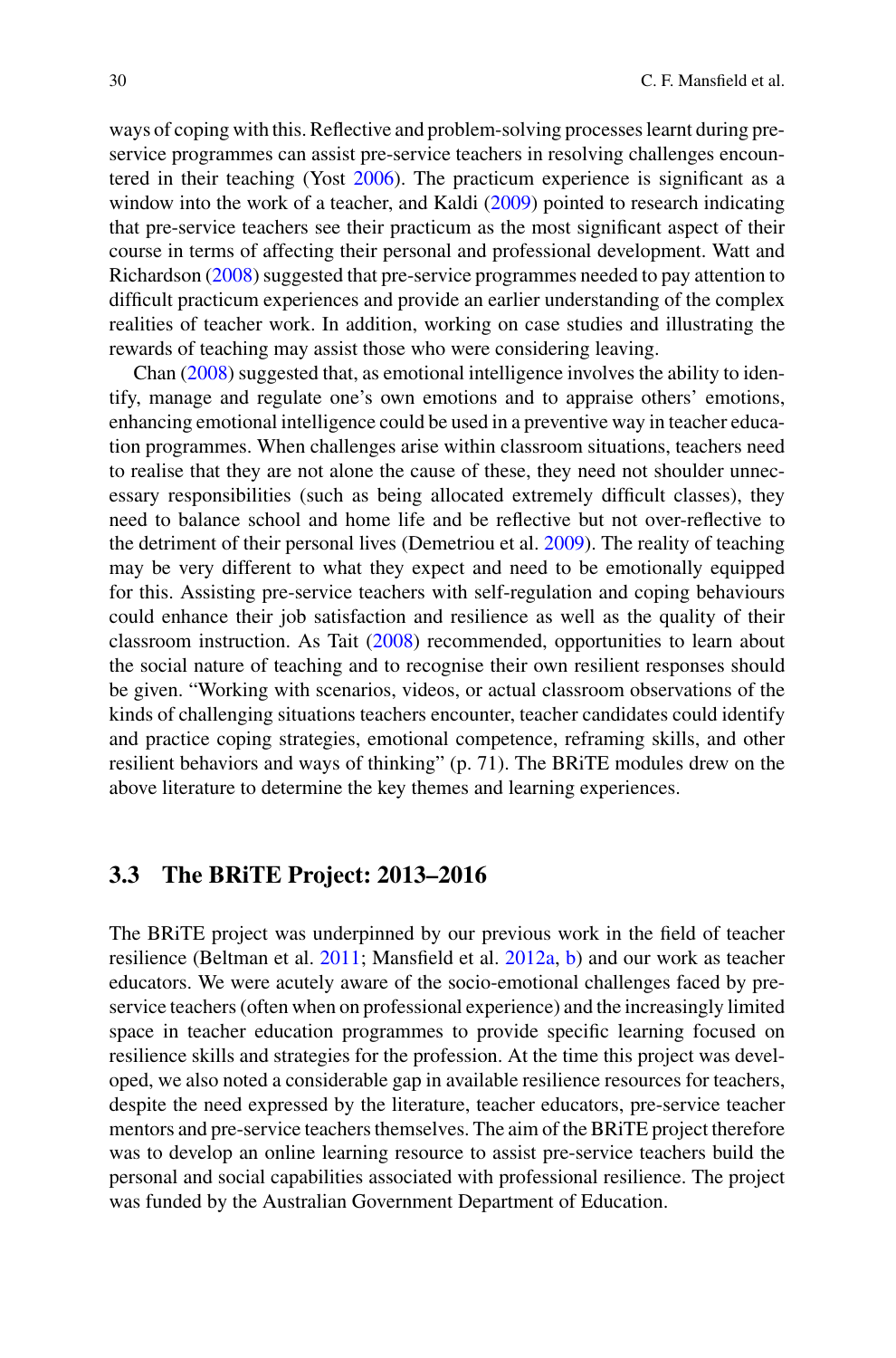# *3.3.1 Building the BRiTE Framework*

As an initial step we conducted a 15-year review of the literature and based on those findings developed the conceptual framework for the modules, the BRiTE framework (Mansfield et al. [2016b\)](#page-19-14). The review of the literature identified 51 concepts and constructs that were associated with teacher resilience. In line with our conceptualisation of resilience as the capacity of a teacher to draw on personal and contextual resources, and use adaptive strategies to navigate through challenges, resulting in positive outcomes (Beltman [2015;](#page-18-10) Mansfield et al. [2016b\)](#page-19-14), these were grouped according to *personal resources* (e.g. efficacy; initiative); *contextual resources* (e.g. support networks, positive relationships); *strategies* (e.g. problem-solving, reflection); and *outcomes* (e.g. wellbeing, job satisfaction). Next, we grouped the factors thematically, which resulted in groups of themes focused on social, emotional, motivational and professional aspects of resilience. These themes determined the focus of each module, with an additional first module to explain how we conceptualise resilience in the teaching profession. Table [3.1](#page-5-0) shows the theme of each module and the topics within.

# *3.3.2 Designing the Online Learning Experience*

Following development of the BRiTE framework, the next phase was to conceptualise the learning environment that would deliver well-designed modules in an actively engaging online learning experience. While a design-based research methodology (Anderson and Shattuck [2012\)](#page-18-11) provided the catalyst for translating our research into improving practice, the key components of online learning were applied to inform the design of the modules. Consideration of the pedagogical model, instructional and learning strategies and online learning technologies were key to the overall design of the online learning environment (Dabbagh and Bannan-Ritland [2005\)](#page-18-12). To increase accessibility and globalisation of the modules, the goal was to provide a flexible, asynchronous experience that provided opportunities for learner engagement with the research and meaningful reflection.

#### **3.3.2.1 Designing the Learning Pathway**

Taking into account our design principles and knowledge of online learning, we then developed an overview of learning pathway that would be consistent in each module, as shown in Fig. [3.1.](#page-6-0) A strengths-based approach was important as well, so that users would first identify their existing strengths and this would form a basis with which to engage in the rest of the module.

The process of module development was iterative and collaborative, and involved stakeholder groups at various design and implementation stages as well as innovative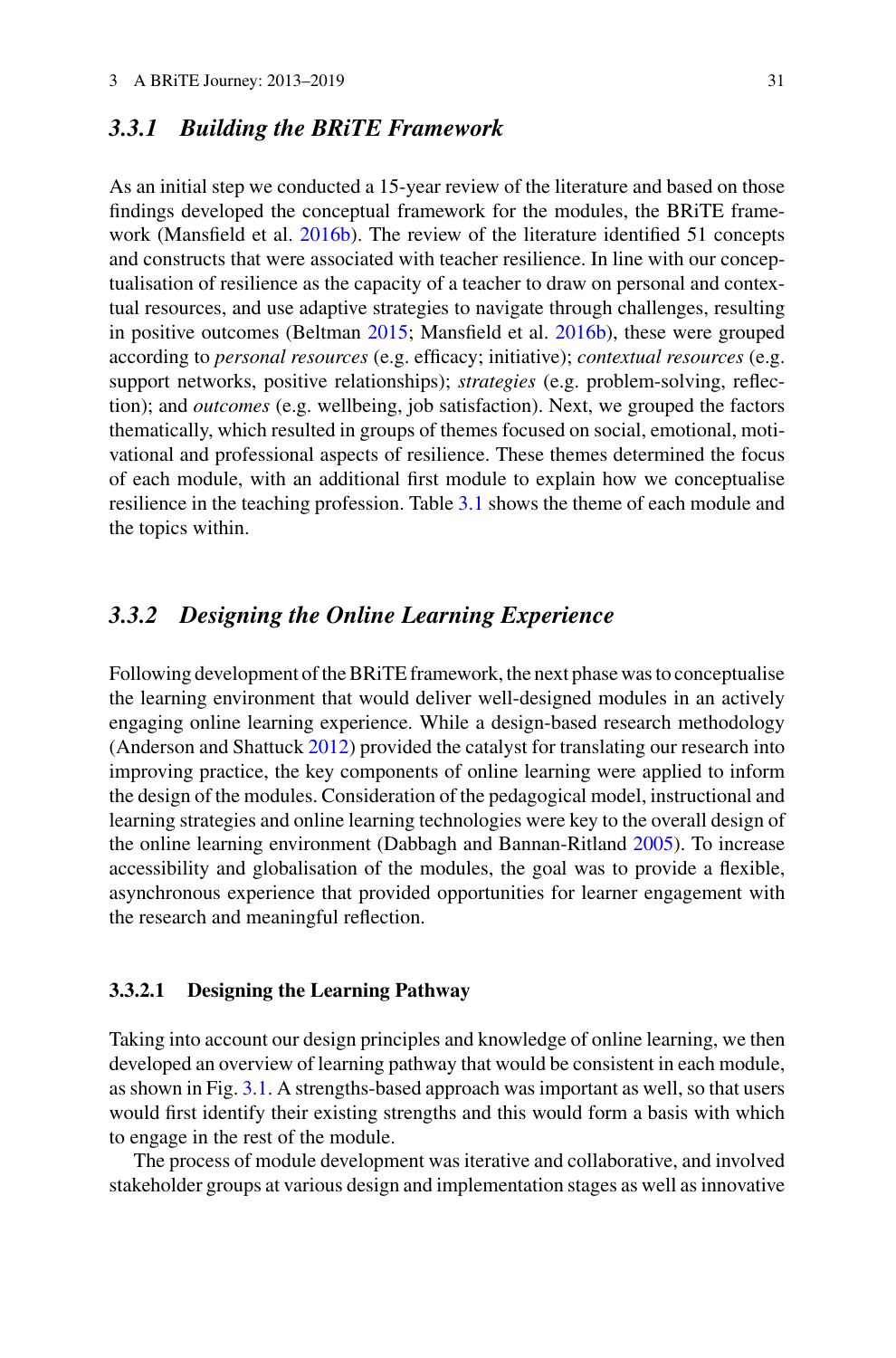|   | Module title               | Topics                                                                                                                           | Sub-topics                                                                                                                                                                                  |
|---|----------------------------|----------------------------------------------------------------------------------------------------------------------------------|---------------------------------------------------------------------------------------------------------------------------------------------------------------------------------------------|
| B | <b>Building resilience</b> | What is resilience?<br>Why is it important in schools?<br>Why is resilience important for<br>teachers?<br>The resilience process | What is resilience and why does it<br>matter?<br>How is resilience defined?<br>Resilience in schools<br>Resilience for teachers<br>What contributes to teacher<br>resilience?<br>Why BRITE? |
| R | Relationships              | Maintaining support networks                                                                                                     | Friends and family<br>University colleagues<br>Support networks and social media                                                                                                            |
|   |                            | Building relationships in new<br>environments                                                                                    | Relationships with new colleagues<br>Working with your mentor teachers<br>Getting along with<br>others-teamwork<br>Positive communication with<br>parents<br>Being in a new community       |
| i | Wellbeing                  | Personal wellbeing                                                                                                               | Personal wellbeing and mental<br>health<br>Responding to stress<br>Healthy living                                                                                                           |
|   |                            | Work-life balance                                                                                                                | Maintaining other interests<br>Time management                                                                                                                                              |
|   |                            | Maintaining motivation                                                                                                           | Reasons for becoming a teacher<br>Optimistic thinking<br>Persistence and self-efficacy                                                                                                      |
| T | Taking initiative          | Problem-solving                                                                                                                  | Thinking on your feet<br>Problem-solving processes<br>Help seeking                                                                                                                          |
|   |                            | Ongoing professional learning                                                                                                    | On a professional journey<br>Connecting with the profession<br>Goal setting                                                                                                                 |
|   |                            | Communicating effectively                                                                                                        | <b>Effective</b> listening<br>Communicating assertively<br>Getting involved and setting<br>boundaries                                                                                       |
| E | Emotions                   | Developing optimism                                                                                                              | Optimism<br>Humour                                                                                                                                                                          |
|   |                            | <b>Emotional</b> awareness                                                                                                       | Enhancing emotional awareness<br>Responding to emotions                                                                                                                                     |
|   |                            | Managing emotions                                                                                                                | Practical ways to manage emotions<br>Managing emotions<br>The classroom emotional climate<br>Don't take it personally                                                                       |

<span id="page-5-0"></span>**Table 3.1** BRiTE module themes, topics and sub-topics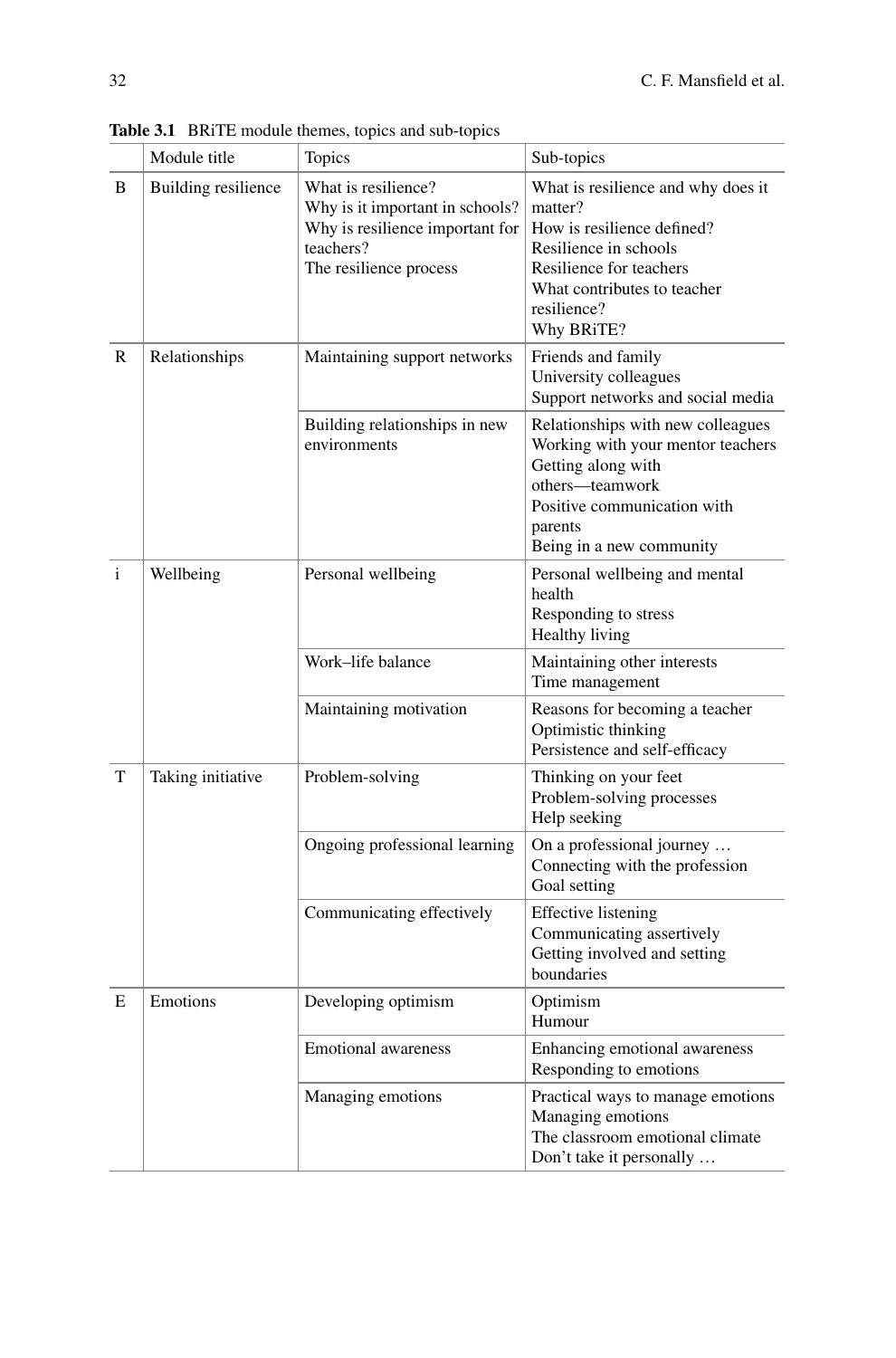

<span id="page-6-0"></span>**Fig. 3.1** BRiTE modules learning pathway

web design (see Mansfield et al. [2016c](#page-19-7) for a more detailed discussion of the design process).

### **3.3.2.2 Module Design Principles**

An important aspect of this project was the critical role the web design team played in delivering the desired outcomes. The team was regularly engaged in collaboration with the researchers and as a result this produced a high-quality product for the project. We agreed upon four main design principles that would guide us in the module design. Modules should be  $(1)$  personalised,  $(2)$  interactive,  $(3)$  authentically connected to the profession and (4) informed by the literature. Working with our web designer, we determined the particular online experiences that would support each principle. In our trial, participants indicated it took around one hour to complete each module. Each principle is explained below with examples of how it was operationalised in the work–life balance topic of the Wellbeing module.

### Personalisation

In essence, personalised learning affords the learner a degree of choice about what is learned and at what pace that occurs (Chen [2008\)](#page-18-13). Our aim was that users should be able to reflect on their existing strengths, note their learning and make plans for the future. The online experiences to support this principle included:

- *Self-quiz* at the start of each module. The quiz items are validated by scales related to each topic. Users respond on a 7-point Likert scale (from disagree strongly to agree strongly). Based on their responses, users are provided with a personal skill building plan, which shows the order of topics they should engage with as they progress through the module.
- *Reflection questions*focused on existing skills and strategies. For example, "What strategies do you have for maintaining your work–life balance?" as shown in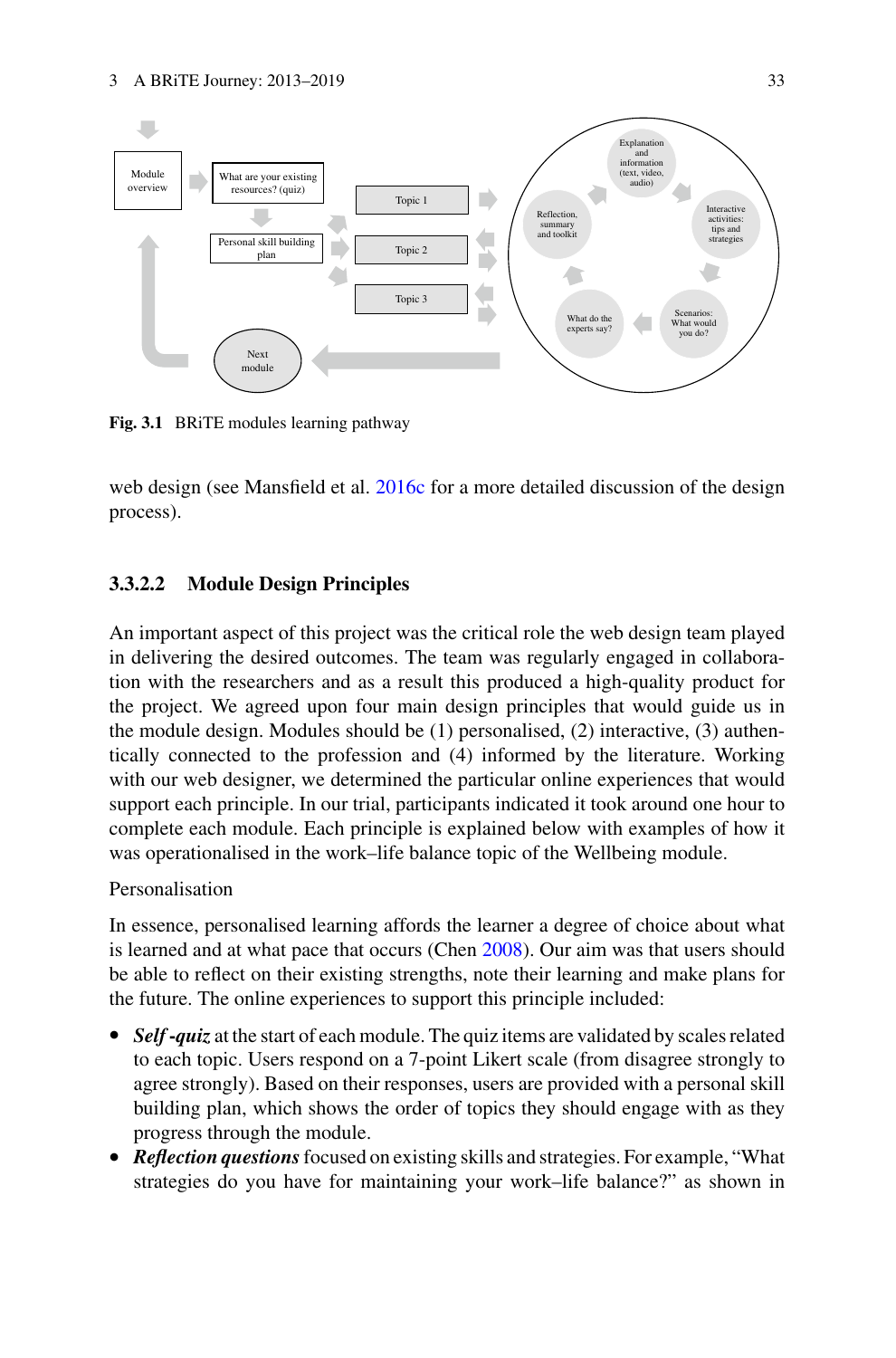| Work-life balance                                                                                      |                |                                                                                                                                                                                                                                                                                                                                                               |
|--------------------------------------------------------------------------------------------------------|----------------|---------------------------------------------------------------------------------------------------------------------------------------------------------------------------------------------------------------------------------------------------------------------------------------------------------------------------------------------------------------|
| well, a balance between work and other aspects of your life should be maintained.                      |                | When job demands are high and you have to do lots of planning and develop and gather resources, it can be easy<br>to only focus on work. In the short term you might think that things will ease up after you've achieved the next 5<br>tasks on your list, but chances are during that time, you will have added more. While it is important to do your work |
| What strategies do you use for maintaining your work-life<br>balance?<br>Type a strategy & press enter |                | You might have noted some of the following<br>strategies:<br>• Taking some regular time for a hobby or interest.                                                                                                                                                                                                                                              |
| Exercise every day, no matter what                                                                     | <b>Jan '20</b> | • Managing your time effectively.<br>Click on the next button for more strategies.                                                                                                                                                                                                                                                                            |
| Make time on the weekend for hobbies                                                                   | <b>Jan '20</b> |                                                                                                                                                                                                                                                                                                                                                               |
| Keep regular contact with friends and<br>family                                                        | <b>Jan 20</b>  |                                                                                                                                                                                                                                                                                                                                                               |
|                                                                                                        |                | <b>Next</b>                                                                                                                                                                                                                                                                                                                                                   |

<span id="page-7-0"></span>**Fig. 3.2** Illustration of reflection questions from the Wellbeing module

Fig. [3.2.](#page-7-0) Previous responses are included, so users can add to their list of strategies when revisiting a module. Once the user submits a response, the text circled appears in order to provide some additional ideas.

- *Notepad* for summarising ideas and noting thoughts for future reference. The notepad appears with a question as a prompt and often accompanies specific learning activities. Figure [3.3](#page-8-0) shows how the notepad "make a note to self" section is used to record thoughts about what can be learnt from Deanna's story (Constantine [2017\)](#page-18-14).
- *Personal resilience toolkit*. An important output for users is the creation of their own BRiTE toolkit. The toolkit contains user responses to reflection questions, notes taken (in the notepad) throughout the modules and items pinned. Figure [3.4](#page-9-0) shows an example of the toolkit for the first sub-topic inModule i—Wellbeing. The text in "My Strategies" is the text that has been submitted in response to reflection questions in the module, including strategies for maintaining work–life balance, a response to a scenario ("All I seem to do is work") and top time management strategies. The "My Notepad", note to self, is a response to "Deanna's story", a vignette of a graduate teacher. "My pinned items" contains tips that have been pinned and a "what do the experts say" section. Each entry also is "stamped" with a month and year. The icons above the heading work–life balance, give the user options to return to the i module, download the toolkit to PDF, redo the module (this will clear all entries) and reveal everything since the beginning (will show entries submitted prior to re-doing the module). The toolkit is also interactive and can be updated and edited as users see appropriate. For example, pinned items can be unpinned and strategies can be edited by returning to the module and adding or deleting at the relevant section.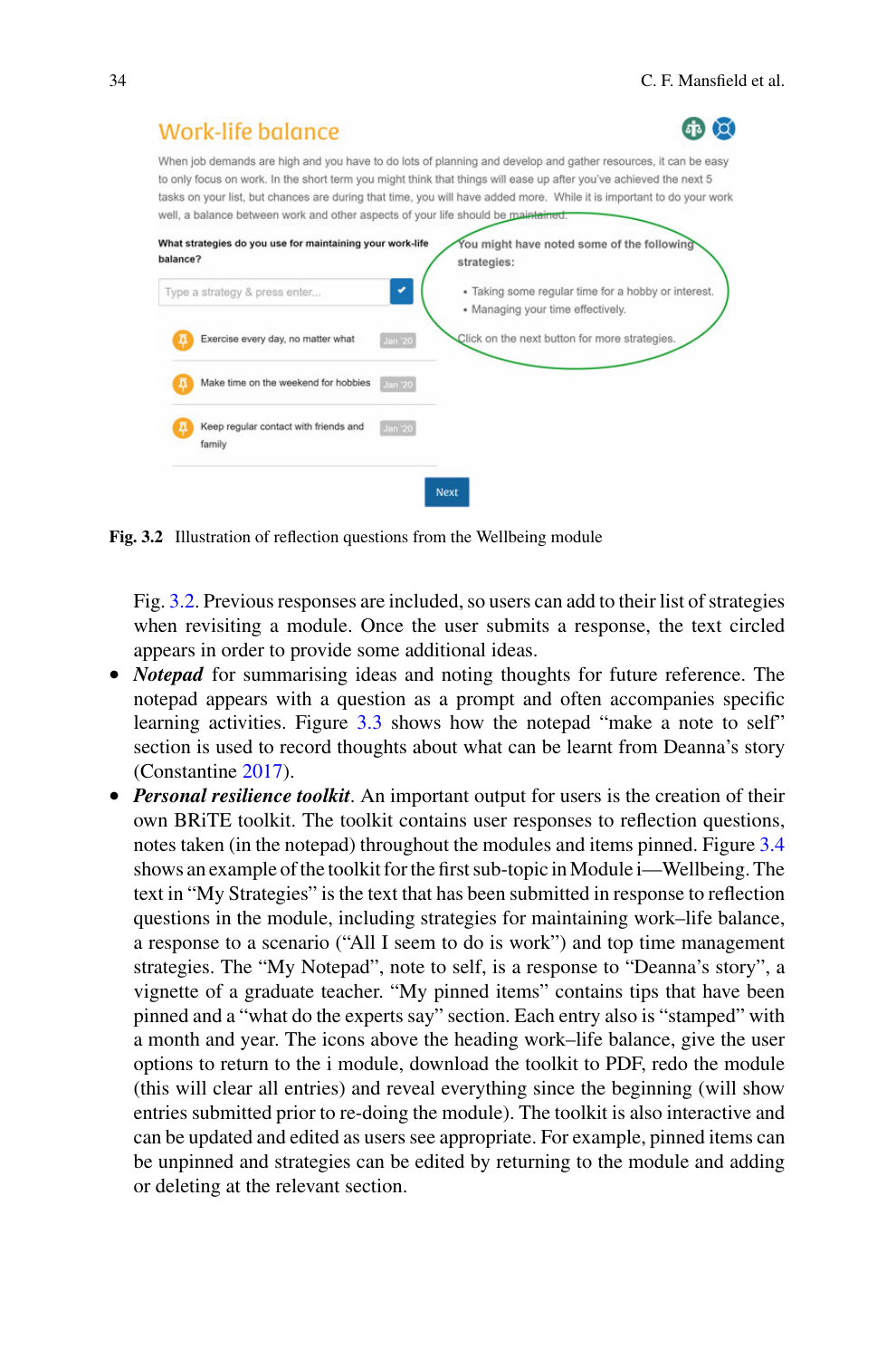

**Fig. 3.3** Illustration of notepad from the Wellbeing module

<span id="page-8-0"></span>An additional feature of the toolkit is that a date (month and year) is added to each item appearing in the toolkit, so that the users can see the progression in their thinking and ideas over time.

### Interactivity

The goal of interactivity in online learning is predominantly to create a specific method of supporting the learner to interact with the subject-matter and achieve the learning goals through that interaction (Unneberg [2008\)](#page-20-8). We wanted the learning experience to be highly interactive, varied and engaging. In part, this was supported by the strategies for personalisation; however, there were other features we added to support the interactivity.

- *Text that can be "pinned"* to the toolkit for future reference by clicking on the drawing pin icon, as shown in the pin board in Fig. [3.4.](#page-9-0)
- *"Little wisdoms"*—these are quotes that appear when users click on an owl. The owls appear at irregular intervals and the quotes can be pinned to the toolkit. In Fig. [3.4,](#page-9-0) the owl below the heading "work–life balance" indicates the quote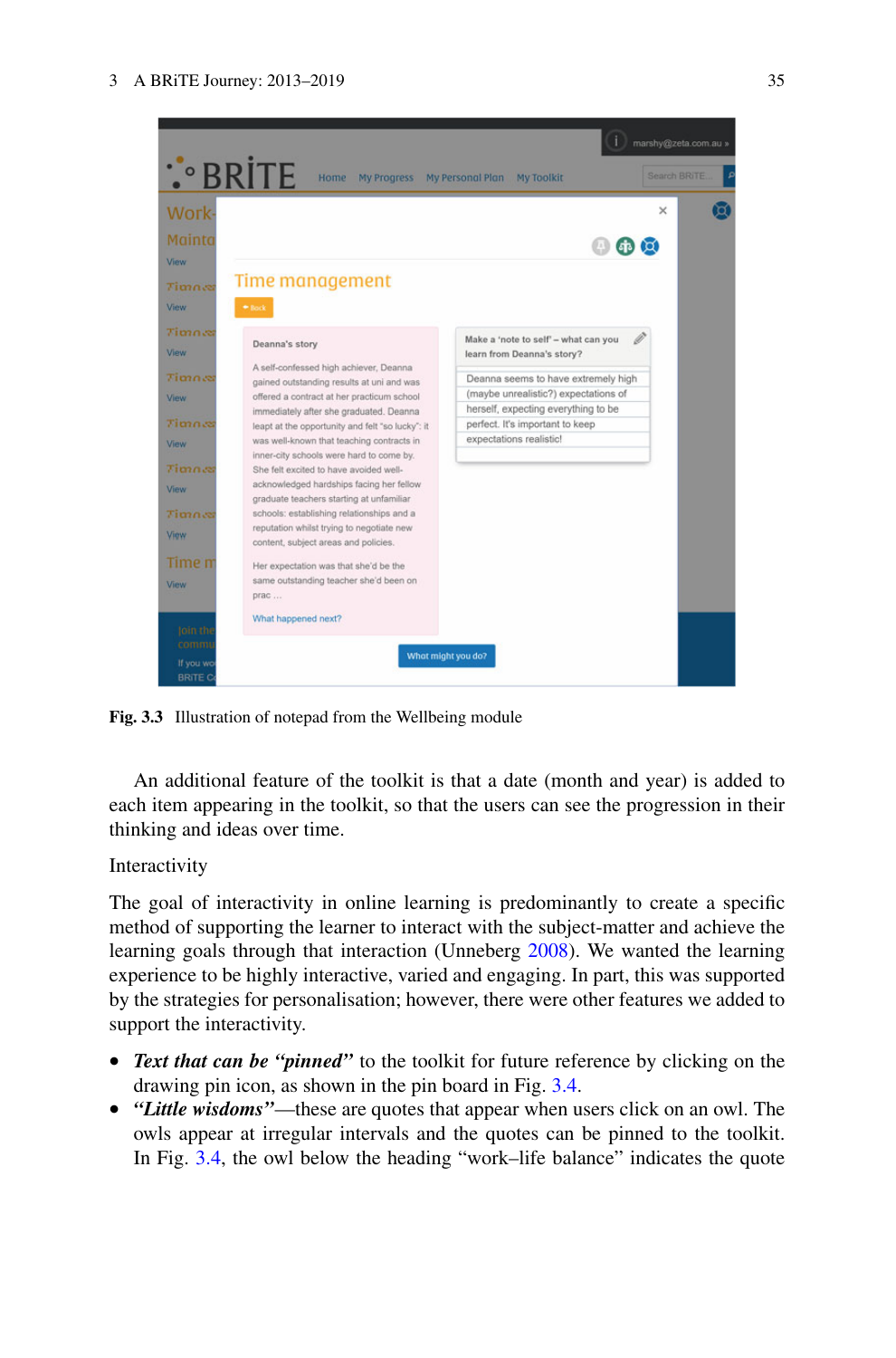| <b>My BRITE Toolkit</b>                                                                                                                                                                                                     |                                                                                                                                                                                          |  |
|-----------------------------------------------------------------------------------------------------------------------------------------------------------------------------------------------------------------------------|------------------------------------------------------------------------------------------------------------------------------------------------------------------------------------------|--|
| 믮<br>B                                                                                                                                                                                                                      |                                                                                                                                                                                          |  |
| $B \triangle C$                                                                                                                                                                                                             |                                                                                                                                                                                          |  |
| Work-life balance @                                                                                                                                                                                                         |                                                                                                                                                                                          |  |
| <b>My strategies</b>                                                                                                                                                                                                        | <b>My Notepad</b>                                                                                                                                                                        |  |
| Strategies I have for maintaining my work-life balance.                                                                                                                                                                     | Ì                                                                                                                                                                                        |  |
| 1. Exercise every day, no matter what<br><b>Jan 20</b>                                                                                                                                                                      | Type something                                                                                                                                                                           |  |
| Make time on the weekend for hobbies<br>Jan 20<br>$^{2}$                                                                                                                                                                    | (6)                                                                                                                                                                                      |  |
| Jan 20<br>Keep regular contact with friends and family<br>3.                                                                                                                                                                | Make a 'note to self' - what can you learn from Deanna's story?<br>Deanna seems to have extremely high (maybe unrealistic?)                                                              |  |
| My thoughts on ""All I seem to do is work ""<br>1. Make a list and schedule your work across the week.<br><b>Jan '20</b><br>Plan what is manageable and do it. Go to bed knowing you've<br>achieved what you set out to do. | expectations of herself, expecting everything to be perfect. It's<br>important to keep expectations realistic!<br>My pinned items                                                        |  |
| My top time management strategies.                                                                                                                                                                                          | <b>Effective time</b><br>"Balancing work"<br>lon 26                                                                                                                                      |  |
| 1.<br>Apr 15                                                                                                                                                                                                                | management strategies<br>with life - going home                                                                                                                                          |  |
| Jan '20<br>2. Set time limits and keep to them                                                                                                                                                                              | have been reported to<br>and being able to<br>help teachers maintain<br>switch off. Sticking to<br>a positive work-life<br>routines/rituals like<br>balance (Thieman<br>playing sport, " |  |
|                                                                                                                                                                                                                             | In teaching there [pn/20]<br>is always something to<br>do and unless you stop<br>yourself, you could<br>work 24hrs a day!<br>Priortise your                                              |  |

<span id="page-9-0"></span>**Fig. 3.4** Illustration of the BRiTE toolkit from the Wellbeing module

"Remember Parkinson's Law: work expands to fill the time you make available to it" has been pinned.

• *Real***-***world scenarios* to respond to, with example responses and feedback for each. Figure [3.5](#page-10-0) shows an example scenario, the reflection question and how users may respond.

As well as providing an option for users to consider strategies they might use, we also provided some strategies where users could indicate the degree to which they might adopt them. Figure [3.6](#page-10-1) shows some example responses to this scenario. With each idea there are three options—definitely, maybe and not really—and for each of these there is additional feedback given. For example, in the first suggestion *"Work out what has to be done and prioritise it. Then you delegate, delete or defer other things on your list"*, when users click "definitely", a pop-up box appears with the text—*"This sounds like you are using some effective time management strategies can you also ask for help or advice from a mentor or colleague?"* If the users click "maybe", the text is *"Although this takes some time to do, the long term benefits are worth the time you spend prioritising".* If the users click "not really", the text is *"You*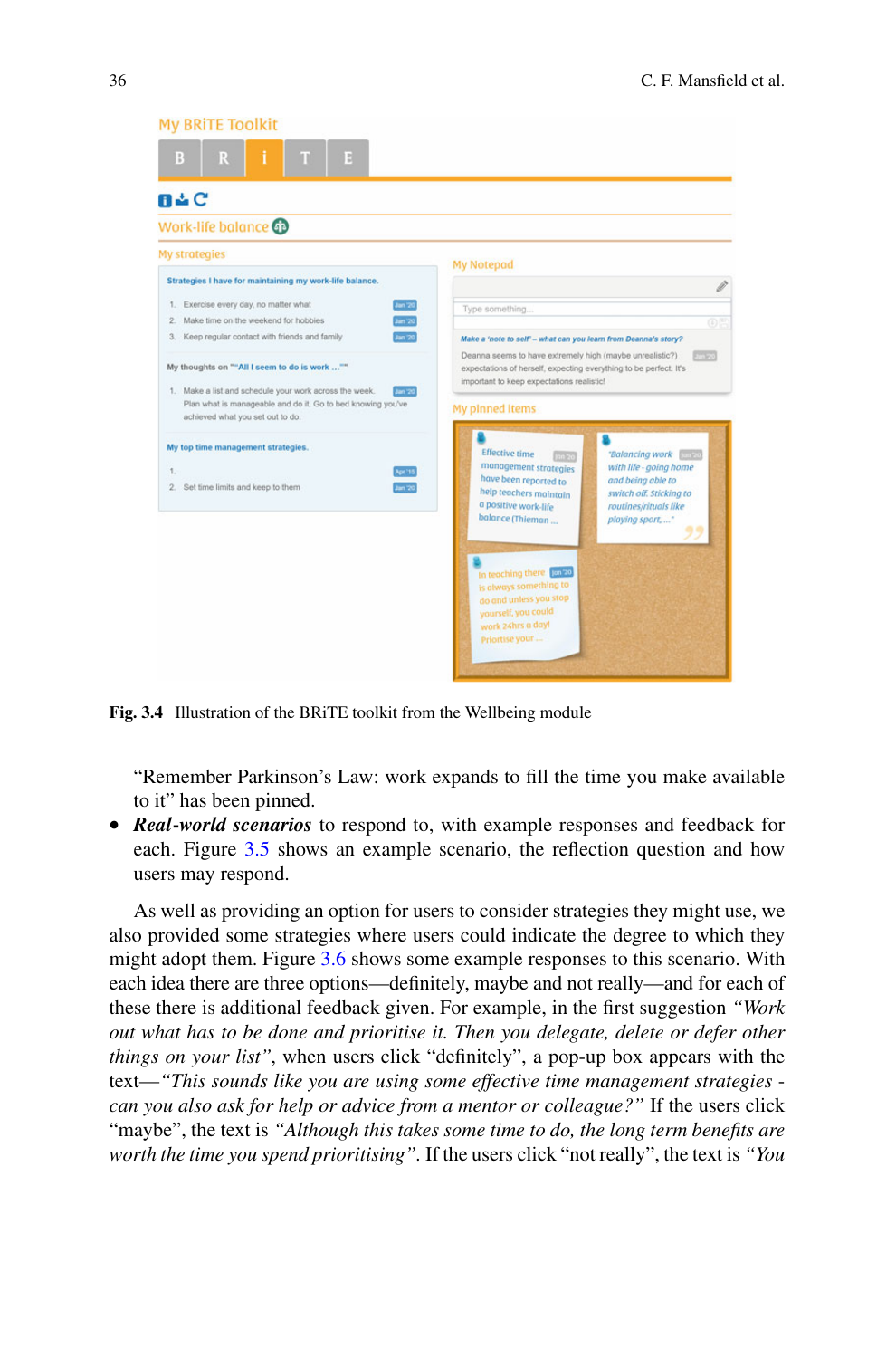#### 3 A BRiTE Journey: 2013–2019 37



**Fig. 3.5** Illustration of scenario from the Wellbeing module

<span id="page-10-0"></span>

| Scenario - "All I seem to do is work "<br>Might you                                                                                                          |  |
|--------------------------------------------------------------------------------------------------------------------------------------------------------------|--|
| Work out what has to be done and prioritise it. Then you delegate, defer or delete other things on your list.                                                |  |
| Definitely Maybe Not Really<br>٠                                                                                                                             |  |
| Decide to withdraw from your sporting team and weekly trip to the movies with your friends until you get on top of things.                                   |  |
| * Maybe Not Really<br>Definitely                                                                                                                             |  |
| Spend a week of your school holidays developing an exciting thematic program for the next term, collecting the resources and creating draft<br>lesson plans. |  |
| Definitely * Maybe <sup>@</sup> Not Really                                                                                                                   |  |
| Spend some time a week online planning an enjoyable holiday now you finally have a job!                                                                      |  |
| Maybe Not Really<br>Definitely                                                                                                                               |  |
| Where to now?                                                                                                                                                |  |

<span id="page-10-1"></span>**Fig. 3.6** Illustration of example responses to scenario from the Wellbeing module

*might like to try this* – *once you learn how to prioritise effectively, it will be a useful strategy in lots of situations".*

• *Tips* are also provided for users as shown in Fig. [3.7.](#page-11-0) Users can click through the tips and pin those that they'd like to remember. The numbers appearing under the pin icon show the number of times that tip has been pinned by other users.

As well as pinning tips created by others, users can also add their own tips, and if they wish, submit these to the BRiTE community. Figure [3.8](#page-11-1) shows how users can create their own tip and Fig. [3.9](#page-11-2) shows an example of tips submitted to the BRiTE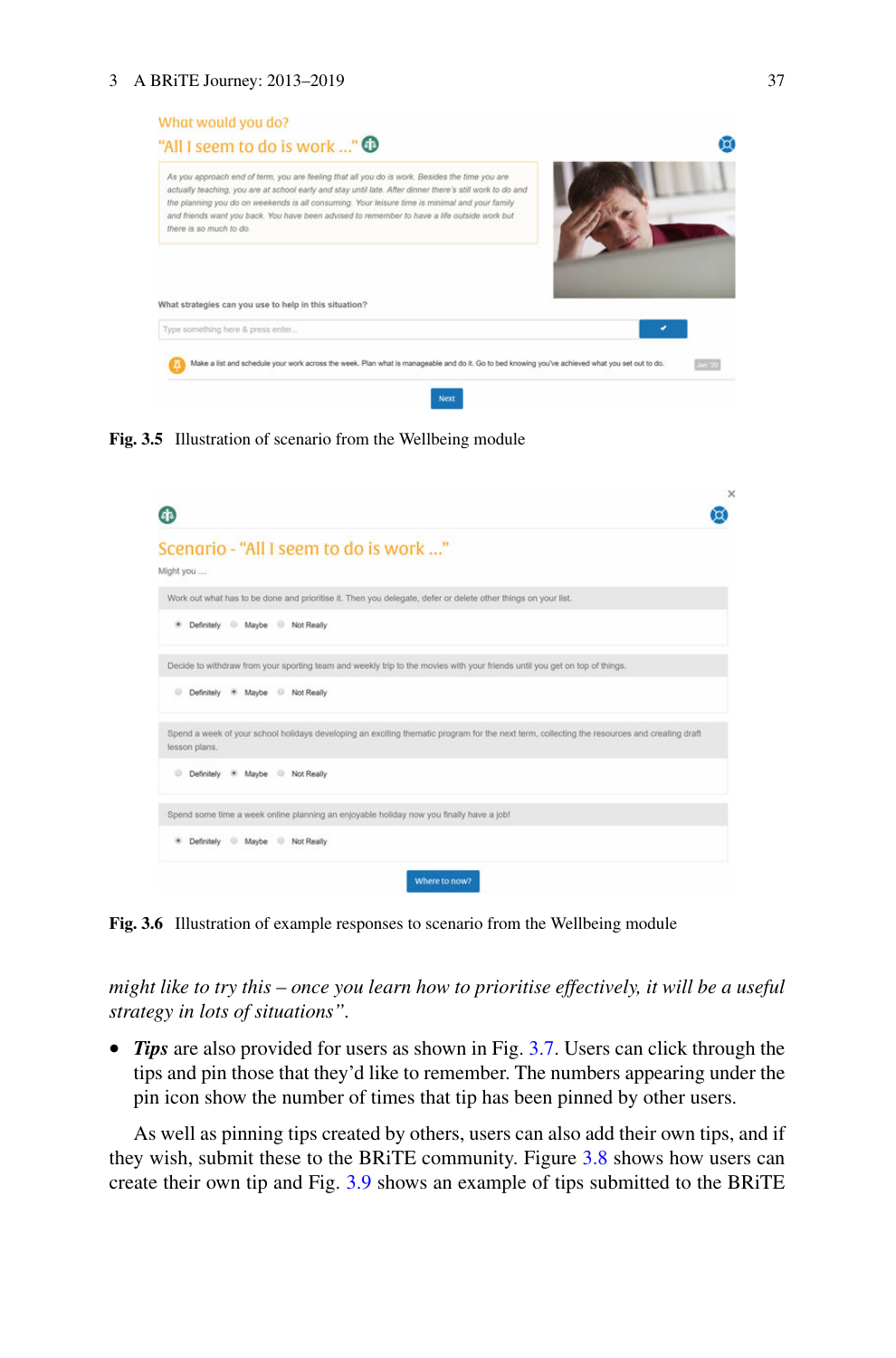<span id="page-11-0"></span>

**Fig. 3.7** Illustration of tips from the Wellbeing module

| Add your own tip                 |  |                                                             |      |
|----------------------------------|--|-------------------------------------------------------------|------|
| Type something here              |  |                                                             | 1000 |
| Submit this tip to the community |  | Acknowledge this tip as from: Optionally add your name here |      |

<span id="page-11-1"></span>**Fig. 3.8** Illustration of creating own tip in the Wellbeing module

community.

Connected to the profession

The preparation of beginning teachers has been built on a strong foundation of linking theoretical and professional practice (Korthagen et al. [2001\)](#page-19-15), including an integral component of professional experience based in schools and early learning centres. We wanted the modules to be authentically connected to the profession and to this end included content and resources that were aligned with the teaching profession in Australia. We included, for example:

• *Explicit alignment with standards*: The Australian Professional Standards for Teachers (Australian Institute for Teaching and School Leadership (AITSL)

<span id="page-11-2"></span>

**Fig. 3.9** Illustration of BRiTE community tips for time management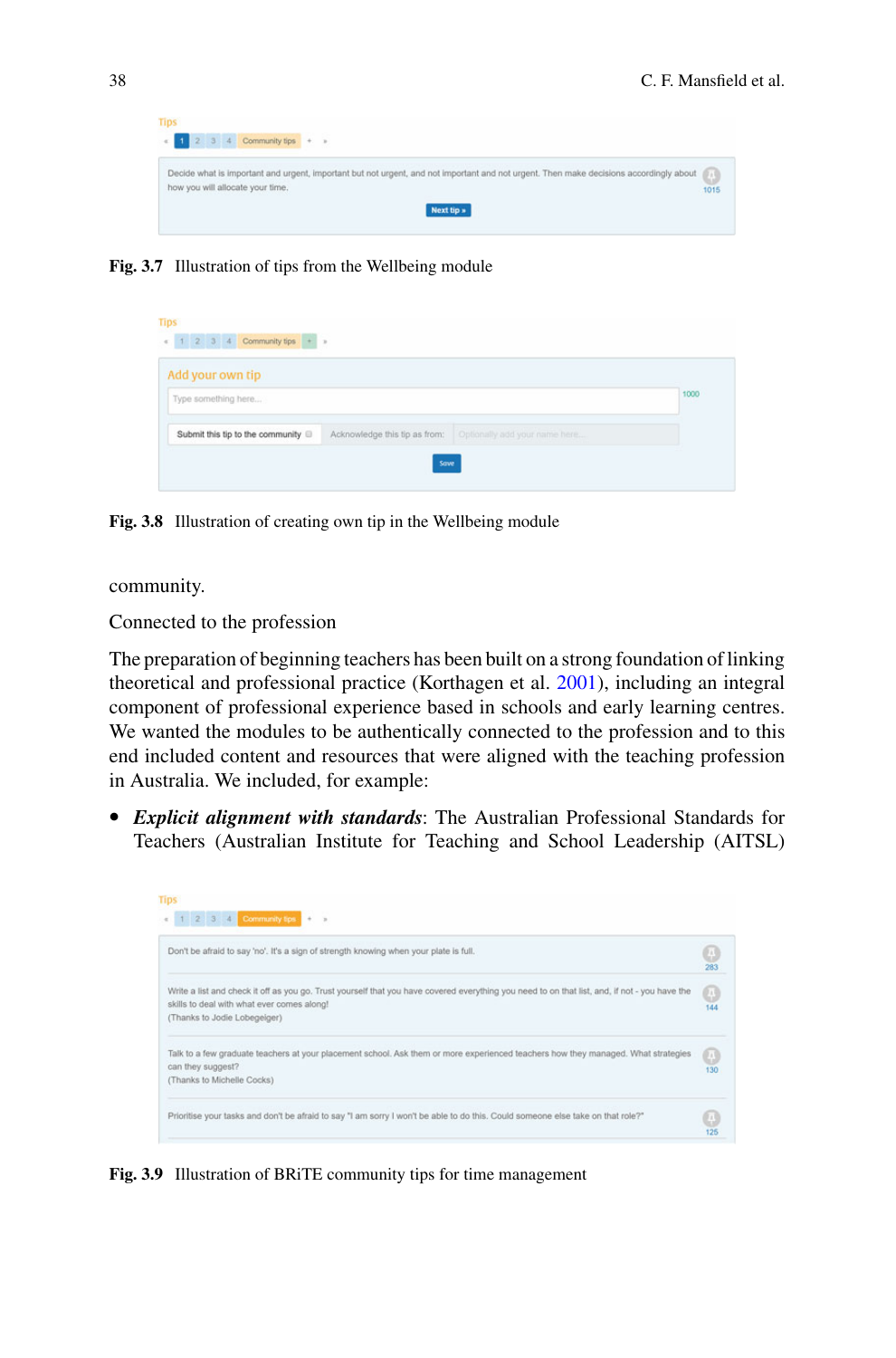

**Fig. 3.10** Illustration of "What do the experts say" section from the Wellbeing module

<span id="page-12-0"></span>[2011\)](#page-18-2), the Personal and Social Capabilities from the Australian Curriculum, Assessment and Reporting Authority (Australian Curriculum Assessment and Reporting Authority [2012\)](#page-18-15), the Principles from the Early Years Learning Framework (EYLF) (Australian Government Department of Education and Training [2009\)](#page-18-16) and National Quality Standards (NQS) for Australian Early Childhood Education and Care (Australian Children's Education and Care Quality Authority (ACECQA) [2018\)](#page-18-17) at the beginning of each module.

- *Videos* where teachers and educational experts talk about resilience-related strategies and skills.
- *Downloadables*: Factsheets and further resources developed for the profession.

In addition, the scenarios described above were all derived from our experience as teacher educators, knowing the challenges often experienced by pre-service and early career teachers.

#### Informed by the literature

Finally, we sought to illustrate how the key ideas in each module were informed by research and to provide opportunity for users to appreciate and engage with that research, if they desired. To this end we developed "What do the experts say?" sections summarising relevant research and with links to references and original articles, as shown in Fig. [3.10.](#page-12-0)

# **3.4 Module Evaluation**

The modules were evaluated by pre-service teachers and stakeholders (teacher educators, teachers) according to content and online design (as reported in Mansfield et al. [2016c\)](#page-19-7) with the overall mean for all participants across all modules being 4.17 out of 5. Strengths of the content were identified, such as use of practical examples, resources and tips, useful information and videos and well-organised information. In terms of the online design, strengths included use of a variety of different media to present topics, opportunities for reflection, creation of personalised toolbox, ability to "pin" ideas and add to personal toolbox, and ease of navigation. Pre-service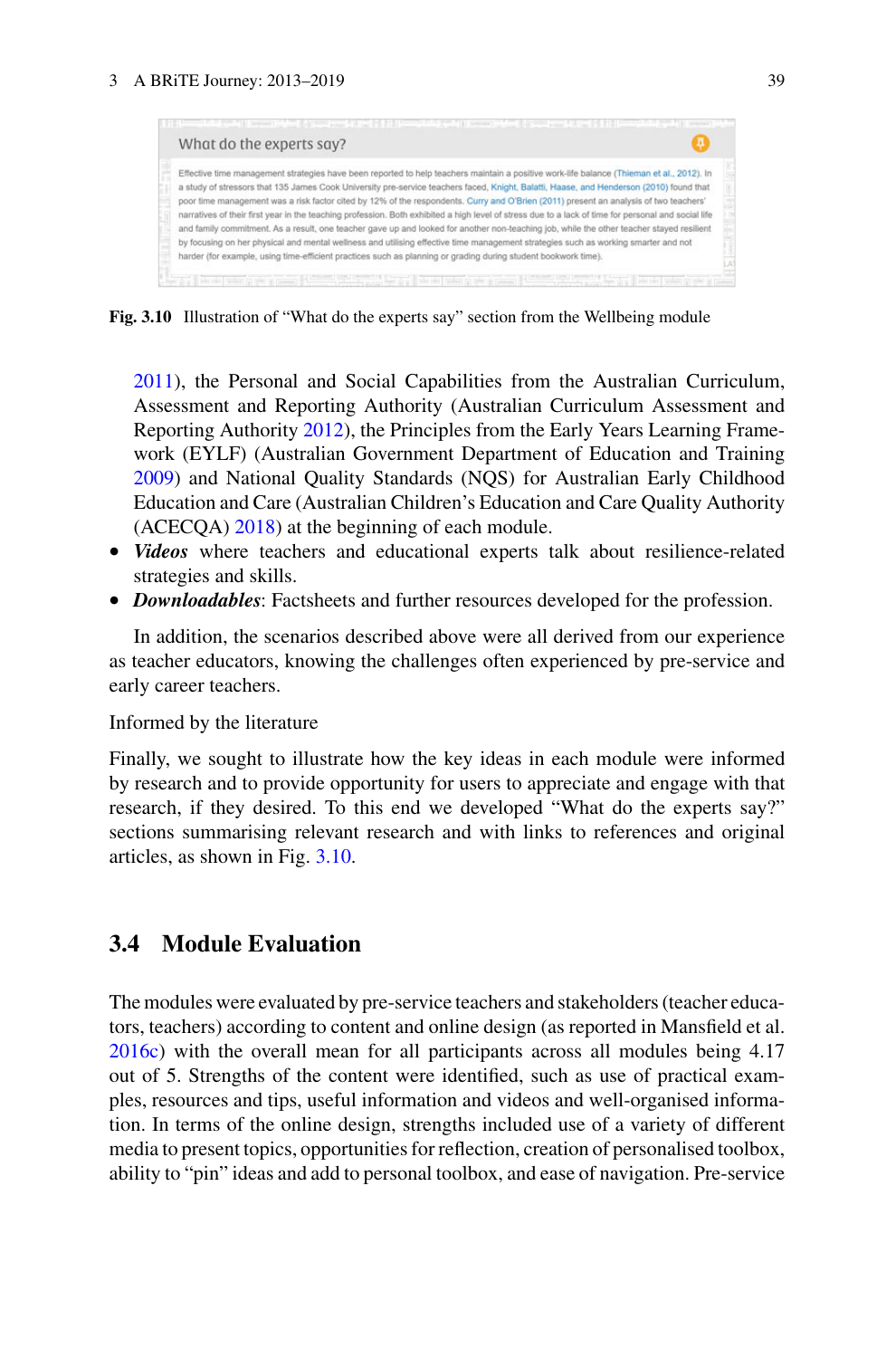teachers also commented that they would refer to the modules in the future. Education professionals noted the importance of the resource for pre-service teachers, the engaging and well-presented learning design, effective use of the AITSL standards and resources, good balance of theory and practice and the many possibilities to use the modules across initial teacher education programmes.

In addition, a small quantitative study was conducted to understand the impact of the modules (Beltman et al. [2018\)](#page-18-18). In this study, 49 Australian pre-service teachers completed questionnaires before and after completing the BRiTE modules and finishing their final professional experience placement. Measures included scales of resilience (general measure as well as separate scales relating to professional, emotional, motivational and social aspects of resilience), teacher self-efficacy, commitment to teaching and coping (appraisal, social, challenge and avoidance subscales). Participants who reported using the BRiTE modules during their school placement scored significantly higher (with medium effect sizes) in the post-test measurements on the differentiated resilience scales and teacher commitment. As the BRiTE modules specifically targeted these aspects of resilience, it was promising to see this finding. Coping and self-efficacy measures could have been more affected by specific experiences during the practicum and interviews were also conducted to help understand these experiences and the role of the BRiTE modules.

An exploratory qualitative study (Mansfield et al. [2020\)](#page-19-16) was also conducted to determine how the modules influenced pre-service teachers when on professional experience. The findings showed that the modules reminded and affirmed pre-service teachers of their existing skills and knowledge, enabled reflection and contributed to the feelings of increased confidence. Learning from the modules was applied on professional experience and has influenced future plans.

# **3.5 Module Implementation: Options for Teacher Educators**

To maximise uptake of the modules by teacher educators, we also developed a series of implementation guidelines, showing how the modules may be used in teacher education. In developing implementation guidelines, we drew on our collective expertise as teacher educators and feedback obtained through discussions with colleagues and at dissemination points. Consideration was given to the range of teacher preparation courses available in Australia and careful thought given to possible approaches. The guidelines are accompanied by suggestions as to when may be the best time to introduce or refer to the modules, how to encourage student engagement and also how to maximise learning outcomes from module engagement. To allow flexibility in implementation, it was decided that four possible approaches to implementation might be suggested, as in Table [3.2.](#page-14-0)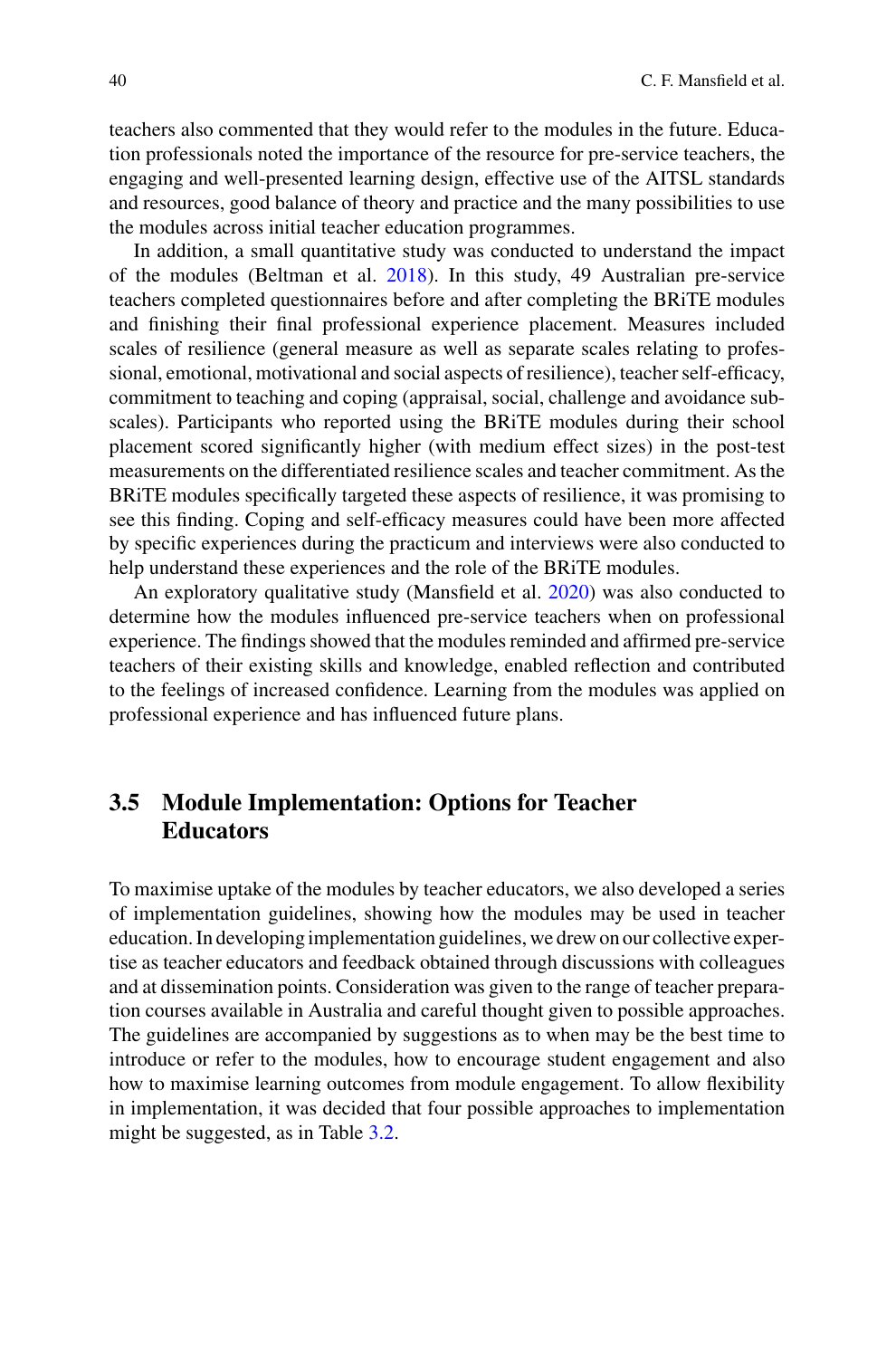| Raising awareness       | Introduce pre-service teachers to the modules within class or online<br>resources<br>Provide the web address to the modules<br>Encourage students to participate as an optional learning experience                                                                                                                                                                                                                |
|-------------------------|--------------------------------------------------------------------------------------------------------------------------------------------------------------------------------------------------------------------------------------------------------------------------------------------------------------------------------------------------------------------------------------------------------------------|
| <b>Blended Learning</b> | Ask students to BYOD (bring your own device) or schedule a classroom<br>with designated computers<br>Provide an integrated learning experience by designing your learning<br>activity, tutorial or workshop to connect the online modules to your<br>collaborative learning activities in the classroom<br>Personalise the student experience by leveraging the personal skill-building<br>plan within the modules |
| Pick and Mix            | Select one or more modules for inclusion in a course; e.g. preparation for<br>professional experience, health & PE, integrating technology/ICT<br>Select a specific topic within a module that might complement a learning<br>experience in one week of a course                                                                                                                                                   |
| Holistic Approach       | Embed the modules into a learning management system and structure as a<br>compulsory component of a course<br>Students work through personalised plan within or outside of classes<br>Printed toolkit can be used to bring to class for peer-to-peer discussions<br>Responses to scenarios in the modules can form the basis of a learning<br>activity and encourage the creation of more scenarios                |

<span id="page-14-0"></span>**Table 3.2** Implementation possibilities for BRiTE modules in teacher education programmes

A section on the website specifically for teacher educators includes: Implementation Guidelines; a BRiTE Quick Reference Guide; FAQs page; a widget for embedding the BRiTE modules in Learning Management Systems, such as Blackboard and Moodle, and instructions showing how to embed the widget.

# **3.6 Website Usage 2015–2020**

Since the BRiTE modules were launched in 2015, their usage has steadily increased each year. Google Analytics data retrieved on 1 January 2020, showed there had been 59,676 visitors to the site, identified through a unique IP address and visit to one page, and of these visitors, 26.2% were returning visitors. A bounce rate of 28% indicated the percentage of visitors who viewed a single page and did not engage further. The main country visitors came from was Australia (79.83%), followed by the United States (6.93%), the United Kingdom (2.56%) and Canada (1.3%). Other visitors originated from New Zealand, France, India, the Philippines, China and Japan.

The total number of sessions during the same timeframe was 148,137. Although the average session duration was 11.13 min, this average has been calculated including the 69,424 sessions that were between 0 and 10 s, and were from visitors, rather than engaged visitors (from here on referred to as "users"). There were 16,442 sessions lasting from 3.01 to 10 min, 18,728 sessions lasting between 10.01 and 30 min, and 84,292 sessions lasting beyond 30.01 min. These sessions can be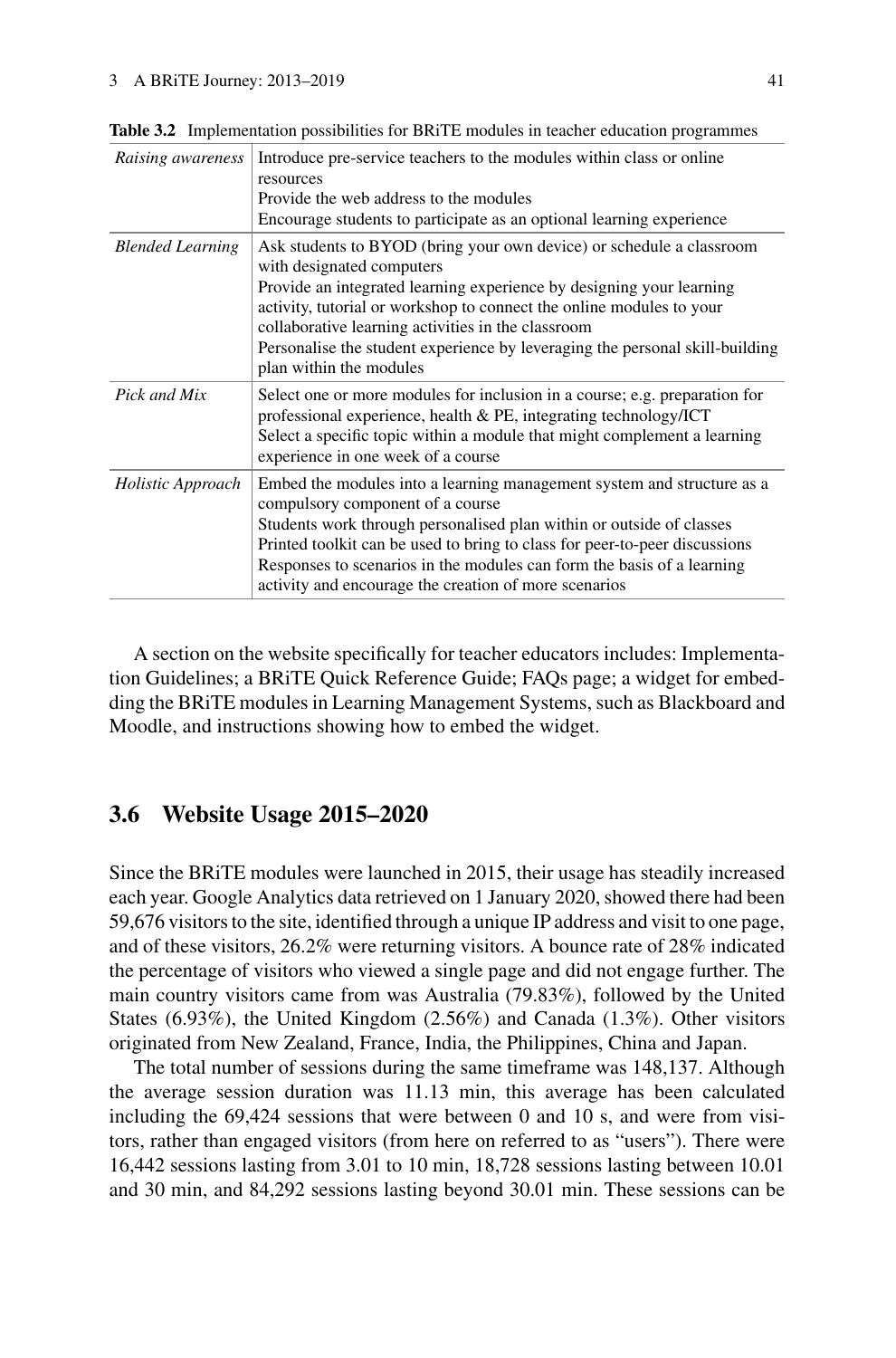considered a more accurate indication of user engagement, as would indicate visits of multiple pages and engagement with the modules. Visits of less than 3 min would include users finding the site and having a reasonably quick look rather than engaging with content.

Although Google Analytics provides some useful overviews of information regarding BRiTE users, we can also draw upon data from the website, to better understand who users are and their behaviour. Up until 1 January 2020, there were 14,407 users who had created an account and completed some or all of the modules. Of these 10,912 identified their role as pre-service teachers or teacher education students, 1,049 as practicing teachers and 652 as teacher educators. Other user roles included psychologists, school leaders, educational consultants, social workers, educational assistants, Ph.D. candidates, teacher programme managers and web designers.

# **3.7 Staying BRiTE: 2016–2018**

The BRiTE modules have generated much interest from teacher educators in Australia and overseas, prompting discussion about how the modules could be embedded into teacher education programmes in ways that respond to a range of teacher education contexts. Because the modules provide a resource-rich online learning environment, there are many possibilities for supporting and elaborating on this learning through specific teacher education experiences. This extension of the BRiTE project, known as *Staying BRiTE*, was supported by an Australian Learning and Teaching Fellowship (Mansfield [2016\)](#page-19-17).

The aim of the Fellowship was to lead strategic change in teacher education curriculum by embedding contextually responsive approaches to building pre-service teachers' capacity for resilience. Using a collaborative approach, and working with colleagues at six universities (Murdoch University, Queensland University of Technology, University of Wollongong, Federation University, Charles Darwin University and University of Tasmania) a series of authentic cases were created that illustrate approaches to embedding resilience in teacher education programmes in higher education contexts [\(https://www.stayingbrite.edu.au/authentic-cases\)](https://www.stayingbrite.edu.au/authentic-cases). Two of these authentic cases are presented in Chaps. 4 and 5.

A unique feature of this work lies in the differing approaches taken by colleagues and the way in which they contextualised resilience learning in teacher education, being responsive to university, educational and preservice teacher contexts. For example, Strangeways and Papatraianou (Charles Darwin University) ran workshops where arts-based methodology was used to enable pre-service teachers to reflect on the resilience knowledge and what that means for their career as teachers. Figure [3.11](#page-16-0) shows how drawing was used to generate multiple perspectives about what resilience means for teachers.

A further module exploring how mindfulness can support teacher resilience, "BRiTE Mind", (see Chap. 10) has also been developed.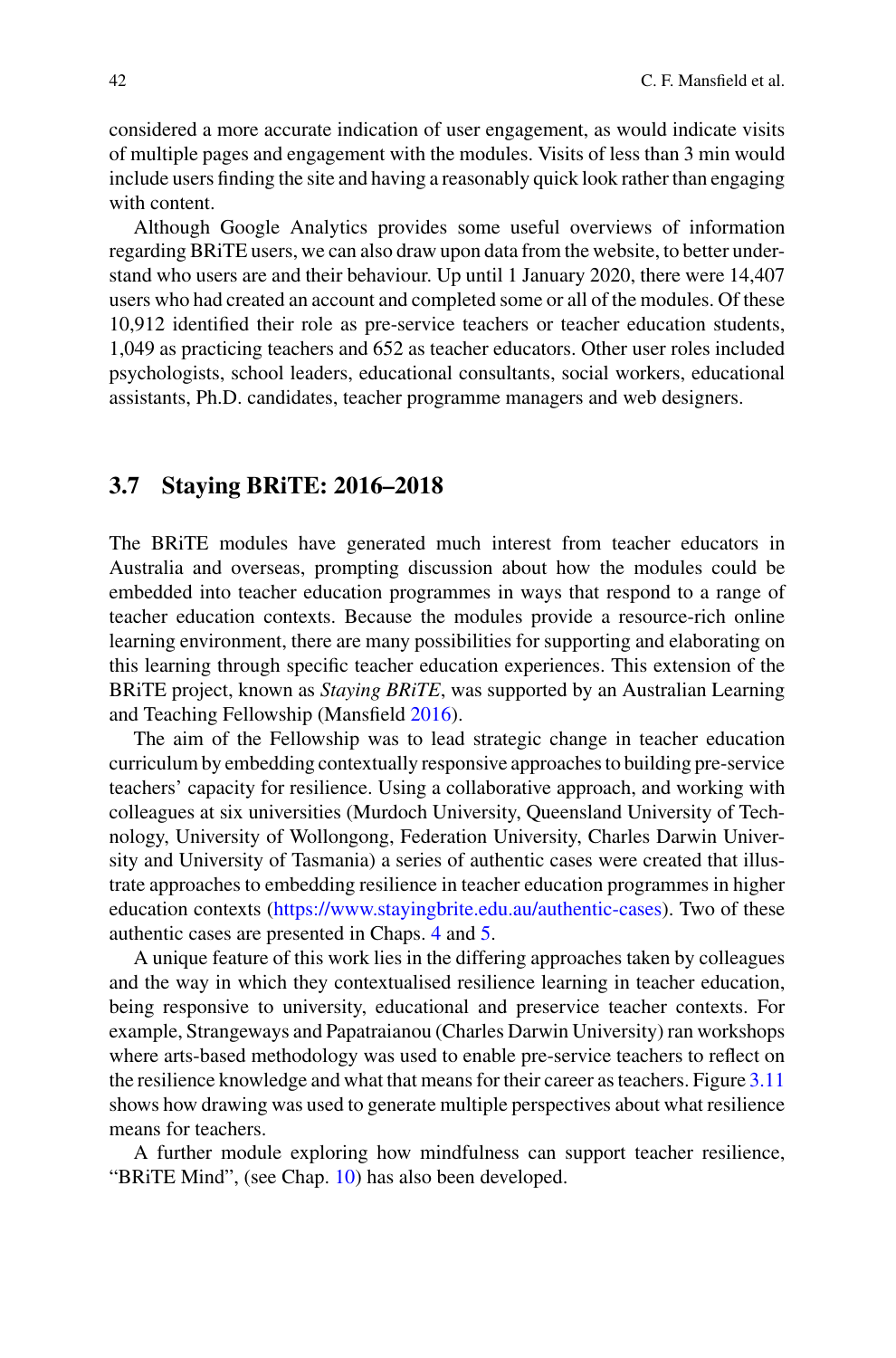### Can't all be made of brick because then you can't grow

#### **Generating Alternate Perspectives**

Need pants made of bricks to have a stable and Strong bottom half. They can be heavy to walk in, so with strength comes difficulty.

You also need a barrier of self-protection on the chest, but not brick Armor because you can't cover all of you because then you can't be open to change and growth (so you need vulnerability) - the capacity to take risks.

<span id="page-16-0"></span>You also have the sun, which is a source of support and allows trees and flowers to grow on the top half all the while the brick pants are keeping you stable.



**Fig. 3.11** Arts-based approaches to generate multiple perspectives

An ongoing outcome of Staying BRiTE has been the development of a national and international network of researchers, teacher educators and consultants. Work undertaken by members of these networks is reported in Sects. [3.2](#page-2-0) and [3.3](#page-3-0) of this volume.

# **3.8 A BRiTE Future?**

As we move forward into 2020 and beyond, the modules are still attracting increasing numbers of users. Not only have BRiTE users increased, there has been increased interest in the BRiTE modules from teacher educators, teachers, pre-service teachers, employers and national accrediting bodies. The modules have been embedded in teacher education programmes across Australia and have influenced other research, as described in the chapters of this volume. The modules have also been used to support professional learning of practicing teachers through whole school initiatives. The Australian Institute of Teaching and School Leadership (AITSL) has adopted some aspects of the modules in their "My induction" app for early career teachers.

Although the modules were designed specifically for pre-service and beginning teachers, more experienced teachers have also engaged with and completed the modules. Another initiative, informally evaluated as helpful for practising teachers of differing levels of experience, is to run workshops in conjunction with online module completion. Such face-to-face workshops, much like the way teacher educators can use the modules, incorporate research findings and activities into tailored professional learning events lasting for two or three half-day or after work sessions,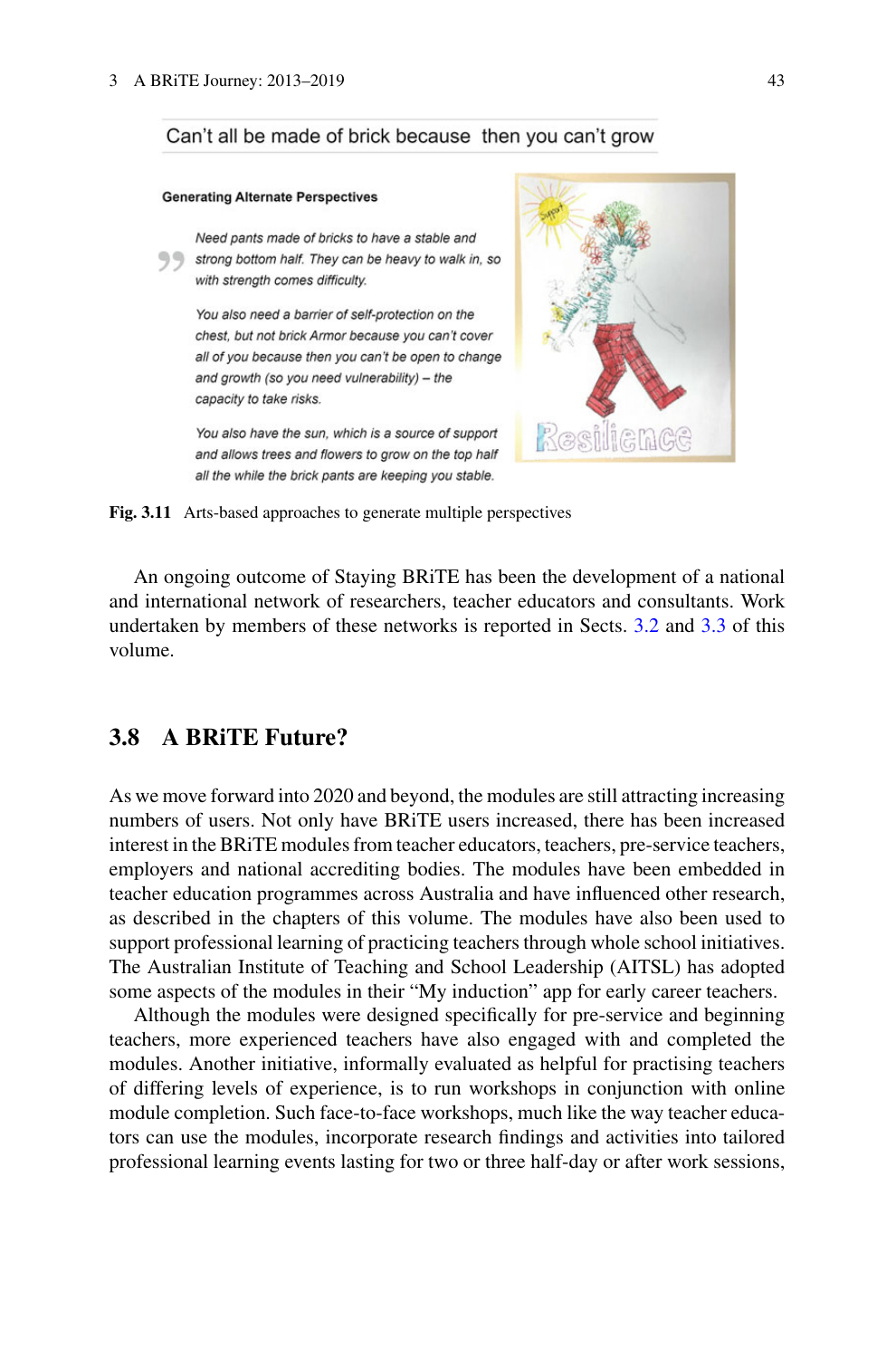spaced so that the online modules can be completed in between. Preliminary feedback indicates that participants value, for example, *"Interaction with colleagues from education and take away skills to reflect on and use"* as well as *"Sharing different viewpoints and experiences".*

In addition to the exploration of the information available and analysed through Google Analytics, exploratory studies have examined qualitative data entered by participants as they engage with the modules. For example, one study has examined the strategies teachers report using to manage their heightened emotions (Beltman and Poulton [2019\)](#page-18-19). Further work is underway to analyse further strategies endorsed by practicing teachers as these have the potential to provide useful information not just for in-service but also for pre-service teachers.

We continue to receive unsolicited feedback from module users, most recently:

This is a fantastic program. It is full of practical tips and knowledge grounded in evidencebased research and on the ground teacher tips. I love the way it is so accessible, broken down into clear manageable modules and the variety of interactive methods used. Video, expert text inserts, quiz's, range of techniques to appeal to a range of personalities made it engaging and enjoyable. I love the way we build a toolkit because in the busy day to day, it allows a refresh of what aspects are important personally. A terrific initiative. Thank you. (August 2019)

A fantastic resource that is almost like a mini counselling session. It really helps to reframe thinking and have a plan of attack ahead of graduate year. (August 2019)

Thank you for designing this course. This is the first resource I believe has comprehensively spoken on how to talk with parents/carers of students and given practical steps for self-care. (August 2018)

What a powerful program! It embraces so many aspects and allows so much personal reflection throughout all the modules. This has been a great experience. (October, 2019)

As the teaching profession in Australia continues to be challenged by increasing societal expectations, the need for building resilience in pre-service teachers, beginning teachers and in-service teachers continues to be a priority for the sector. The programme standards for initial teacher education programmes in Australia do not currently require wellbeing or resilience to be developed in graduate teachers, however, the BRiTE modules are well regarded across Australia and even some international locations with similar contexts. These modules are contributing to the increasing attention on teacher wellbeing and resilience.

**Acknowledgements** The authors wish to acknowledge that support for the BRiTE and Staying BRiTE projects has been provided by the Australian Government, Department of Education and Training. Permissions for Figs. [3.2,](#page-7-0) [3.3,](#page-8-0) [3.4,](#page-9-0) [3.5,](#page-10-0) [3.6,](#page-10-1) [3.7,](#page-11-0) [3.8,](#page-11-1) [3.9,](#page-11-2) [3.10](#page-12-0) and [3.11](#page-16-0) are granted by the Australian Government Department of Education. The authors also wish to thank BRiTE users and the countless number of colleagues who have supported them through this journey.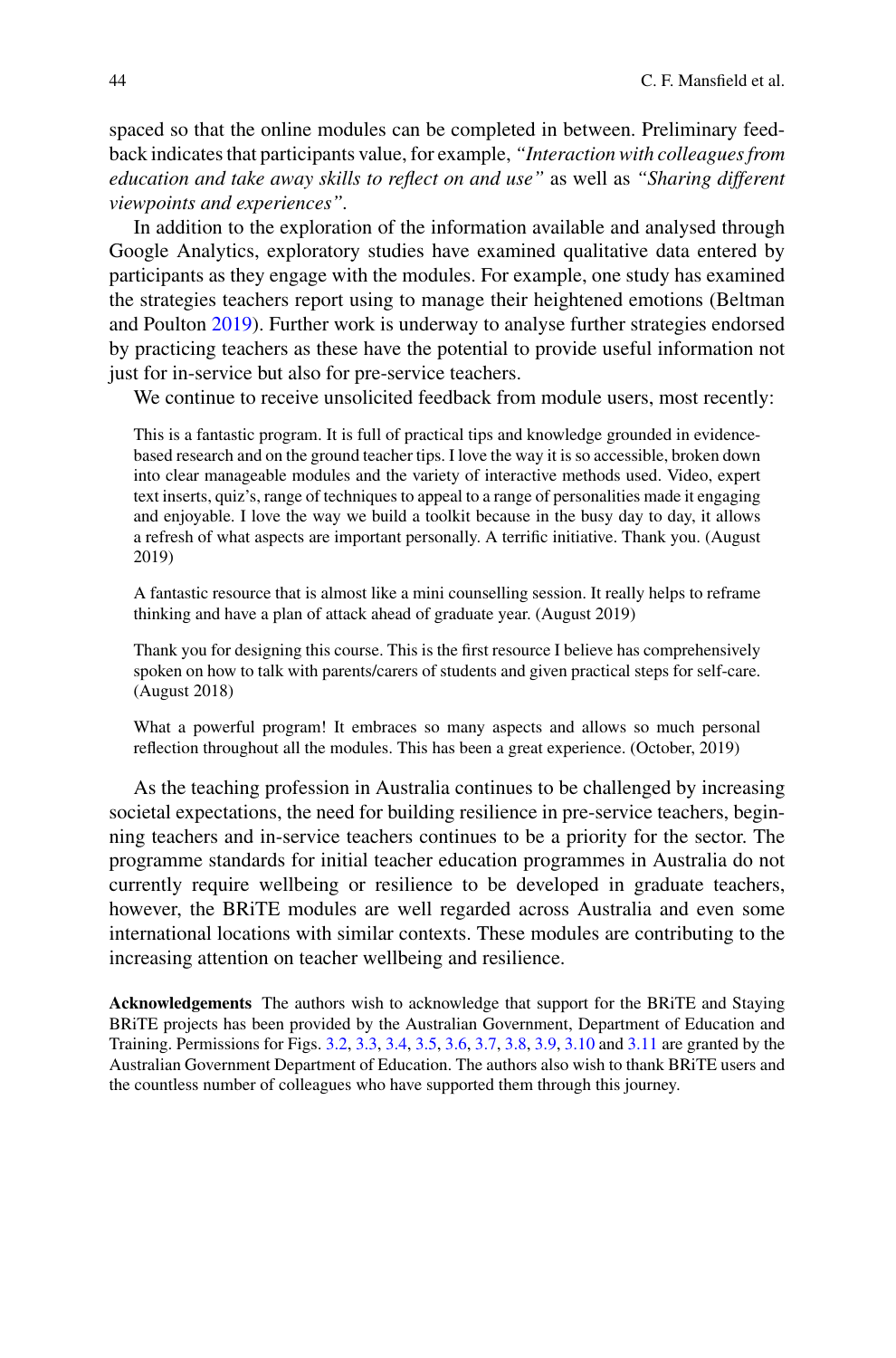# **References**

- <span id="page-18-11"></span>Anderson, T., & Shattuck, J. (2012). Design-based research: A decade of progress in education research? *Educational Researcher, 41*(1), 16–25. [https://doi.org/10.3102/0013189x11428813.](https://doi.org/10.3102/0013189x11428813)
- <span id="page-18-17"></span>Australian Children's Education and Care Quality Authority (ACECQA). (2018). National Quality Standards.
- <span id="page-18-15"></span>[Australian Curriculum Assessment and Reporting Authority. \(2012\). Australian Curriculum.](http://www.australiancurriculum.edu.au/) http:// www.australiancurriculum.edu.au/. Accessed 18 December 2012.
- <span id="page-18-16"></span>Australian Government Department of Education and Training. (2009). *Belonging, being & becoming: The early years learning framework for Australia*. Canberra: Commonwealth of Australia.
- <span id="page-18-2"></span>Australian Institute for Teaching and School Leadership (AITSL). (2011). Australian Professional Standards for Teachers. In Ministerial Council for Education Early Childhood Development and Youth Affairs (MCEECDYA) (Ed.). Victoria: Education Services Australia.
- <span id="page-18-3"></span>Australian Institute for Teaching and School Leadership (AITSL). (2015). *Action now: Selection of entrants into initial teacher education*. Melbourne: AITSL.
- <span id="page-18-10"></span>Beltman, S. (2015). Teacher professional resilience: Thriving not just surviving. In N. Weatherby-Fell (Ed.), *Learning to teach in the secondary school* (pp. 20–38). Melbourne, Australia: Cambridge University Press.
- <span id="page-18-19"></span>Beltman, S., & Poulton, E. (2019). "Take a step back": Teacher strategies for managing heightened emotions. *The Australian Educational Researcher*. [https://doi.org/10.1007/s13384-019-00339-x.](https://doi.org/10.1007/s13384-019-00339-x)
- <span id="page-18-1"></span>Beltman, S., Mansfield, C. F., & Price, A. (2011). Thriving not just surviving: A review of research on teacher resilience. *[Educational Research Review, 6](https://doi.org/10.1016/j.edurev.2011.09.001)*(3), 185–207. https://doi.org/10.1016/j.edu rev.2011.09.001.
- <span id="page-18-18"></span>Beltman, S., Mansfield, C. F.,Wosnitza, M.,Weatherby-Fell, N., & Broadley, T. (2018). Using online modules to build capacity for teacher resilience. In M. Wosnitza, F. Peixoto, S. Beltman, & C. F. Mansfield (Eds.), *Resilience in education: Concepts, contexts and connections* (pp. 237–253). Cham: Springer International Publishing.
- <span id="page-18-4"></span>Castro, A. J., Kelly, J., & Shih, M. (2010). Resilience strategies for new teachers in high-needs areas. *Teaching and Teacher Education, 26*(3), 622–629. [https://doi.org/10.1016/j.tate.2009.09.010.](https://doi.org/10.1016/j.tate.2009.09.010)
- <span id="page-18-8"></span>Chan, D. W. (2008). Emotional intelligence, self-efficacy, and coping among Chinese prospective and in-service teachers in Hong Kong. *Educational Psychology, 28*(4), 397–408.
- <span id="page-18-13"></span>Chen, C.-M. (2008). Intelligent web-based learning system with personalized learning path guidance. *Computers & Education, 51*(2), 787–814. [https://doi.org/10.1016/j.compedu.2007.](https://doi.org/10.1016/j.compedu.2007.08.004) 08.004.
- <span id="page-18-7"></span>Chong, S., & Low, E.-L. (2009). Why I want to teach and how I feel about teaching—Formation of teacher identity from pre-service to the beginning teacher phase. *Educational Research Policy and Practice, 8,* 59–72. [https://doi.org/10.1007/s10671-008-9056-z.](https://doi.org/10.1007/s10671-008-9056-z)
- <span id="page-18-14"></span>Constantine, F. E. (2017). *Adjusting personal expectations: An analysis of early-career teacher narratives*. Queensland University of Technology.
- <span id="page-18-12"></span>Dabbagh, N., & Bannan-Ritland, B. (2005). *Online learning: Concepts, strategies, and applications*. Upper Saddle River, N.J.: Pearson Education.
- <span id="page-18-6"></span>Day, C. (2008). Committed for life? Variations in teachers' work, lives and effectiveness. *Journal of Educational Change, 9*(3), 243–260. [https://doi.org/10.1007/s10833-007-9054-6.](https://doi.org/10.1007/s10833-007-9054-6)
- <span id="page-18-9"></span>Demetriou, H., Wilson, E., & Winterbottom, M. (2009). The role of emotion in teaching: Are there differences between male and female newly qualified teachers' approaches to teaching? *Educational Studies, 35*(4), 449–473. [https://doi.org/10.1080/03055690902876552.](https://doi.org/10.1080/03055690902876552)
- <span id="page-18-0"></span>Fantilli, R. D., & McDougall, D. E. (2009). A study of novice teachers: Challenges and supports in the first years. *[Teaching and Teacher Education, 25](https://doi.org/10.1016/j.tate.2009.02.021)*(6), 814–825. https://doi.org/10.1016/j.tate. 2009.02.021.
- <span id="page-18-5"></span>Freedman, S. W., & Appleman, D. (2008). 'What else would I be doing?': Teacher identity and teacher retention in urban schools. *Teacher Education Quarterly, 35*(3), 109–126.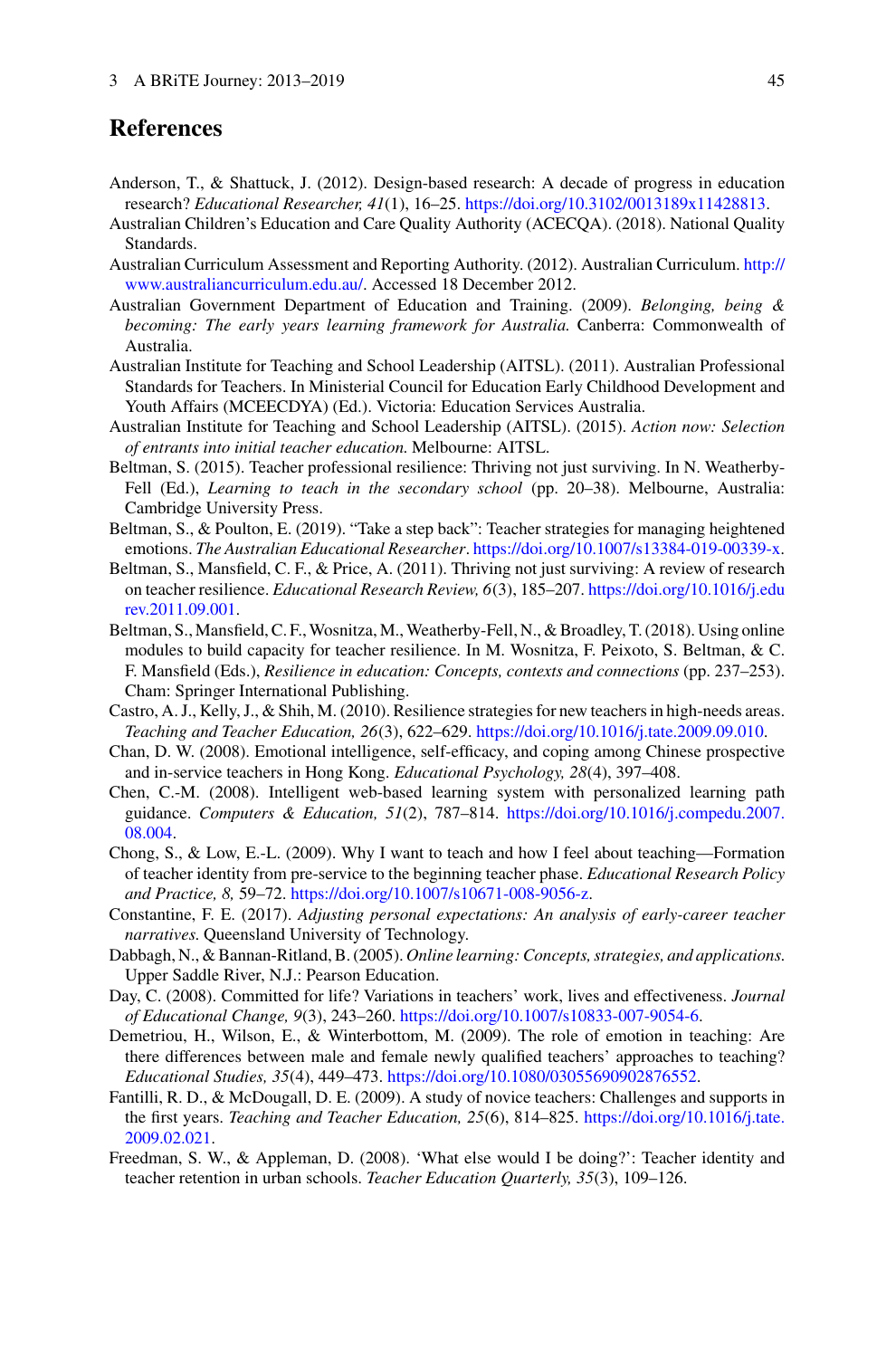- <span id="page-19-0"></span>Harmsen, R., Helms-Lorenz, M., Maulana, R., & van Veen, K. (2018). The relationship between beginning teachers' stress causes, stress responses, teaching behaviour and attrition. *Teachers [and Teaching: Theory and Practice, 24](https://doi.org/10.1080/13540602.2018.1465404)*(6), 626–643. https://doi.org/10.1080/13540602.2018. 1465404.
- <span id="page-19-11"></span>Hirschkorn, M. (2009). Student-teacher relationships and teacher induction: Ben's story. *Teacher Development, 13*(3), 205–217. [https://doi.org/10.1080/13664530903335566.](https://doi.org/10.1080/13664530903335566)
- <span id="page-19-6"></span>Johnson, B., Down, B., Le Cornu, R., Peters, J., Sullivan, A., Pearce, J., et al. (2014). Promoting early career teacher resilience: A framework for understanding and acting. *Teachers and Teaching: Theory and Practice, 20*(5), 530–546. [https://doi.org/10.1080/13540602.2014.937957.](https://doi.org/10.1080/13540602.2014.937957)
- <span id="page-19-12"></span>Kaldi, S. (2009). Student teachers' perceptions of self-competence in and emotions/stress about [teaching in initial teacher education.](https://doi.org/10.1080/03055690802648259) *Educational Studies, 35*(3), 349–360. https://doi.org/10. 1080/03055690802648259.
- <span id="page-19-2"></span>Kelly, N., Sim, C., & Ireland, M. (2018). Slipping through the cracks: teachers who miss out on early career support. *[Asia-Pacific Journal of Teacher Education](https://doi.org/10.1080/1359866X.2018.1441366)*, 1–25. https://doi.org/10.1080/ 1359866X.2018.1441366.
- <span id="page-19-15"></span>Korthagen, F. A. J., Kessels, J., Koster, B., Lagerwerf, B., &Wubbels, T. (2001). *Linking practice and theory: The pedagogy of realistic teacher education*. Mahwah, NJ: Lawrence Erlbaum Associates.
- <span id="page-19-10"></span>Le Cornu, R. (2009). Building resilience in pre-service teachers. *Teaching and Teacher Education, 25*(5), 717–723. [https://doi.org/10.1016/j.tate.2008.11.016.](https://doi.org/10.1016/j.tate.2008.11.016)
- <span id="page-19-16"></span>Mansfield CF, Beltman S, Weatherby-Fell N (2020) I actually felt more confident: an online resource for enhancing pre-service teacher resilience during professional experience. Aust J Teach Educa 45(4). <https://ro.ecu.edu.au/ajte/vol45/iss4/3/>
- <span id="page-19-17"></span>Mansfield, C. F. (2016). *Promoting resilience in higher education: A collaborative approach to curriculum development for student resilience in teacher education*. National Teaching Fellowship: Office of Learning and Teaching.
- <span id="page-19-13"></span>Mansfield, C. F., Beltman, S., Price, A., & McConney, A. (2012a). "Don't sweat the small stuff:" Understanding teacher resilience at the chalkface. *Teaching and Teacher Education, 28,* 357–367. [https://doi.org/10.1016/j.tate.2011.11.001.](https://doi.org/10.1016/j.tate.2011.11.001)
- <span id="page-19-8"></span>Mansfield, C. F., Price, A., McConney, A., Beltman, S., Pelliccione, L., & Wosnitza, M. (2012b). Keeping Cool: Embedding resilience in the initial teacher education curriculum Sydney. NSW: Office for Learning and Teaching. Retrieved from [https://ltr.edu.au.](https://ltr.edu.au)
- <span id="page-19-5"></span>Mansfield, C. F., Beltman, S., & Price, A. (2014). 'I'm coming back again!' The resilience process of early career teachers. *[Teachers and Teaching: Theory and Practice, 20](https://doi.org/10.1080/13540602.2014.937958)*(5), 547–567. https:// doi.org/10.1080/13540602.2014.937958.
- <span id="page-19-9"></span>Mansfield, C. F., Beltman, S., Broadley, T., & Weatherby-Fell, N. (2016a). BRiTE: Building Resilience in Teacher Education Department of Education and Training, Australia.
- <span id="page-19-14"></span>Mansfield, C. F., Beltman, S., Broadley, T., & Weatherby-Fell, N. (2016b). Building resilience in teacher education: An evidenced informed framework. *Teaching and Teacher Education, 54,* 77–87. [https://doi.org/10.1016/j.tate.2015.11.016.](https://doi.org/10.1016/j.tate.2015.11.016)
- <span id="page-19-7"></span>Mansfield, C. F., Beltman, S., Weatherby-Fell, N., & Broadley, T. (2016c). Classroom ready? Building resilience in teacher education. In R. Brandenberg, S. McDonough, J. Burke, & S. White (Eds.), *Teacher Education: Innovation, intervention and impact* (pp. 211–229). Singapore: Springer.
- <span id="page-19-3"></span>McGrath-Champ, S., Stacey, M., Wilson, R., & Fitzgerald, S. (2018). Understanding work in schools: The foundation for teaching and learning. 2018 Report to the NSW Teachers Federation. University of Sydney: Curtin University.
- <span id="page-19-4"></span>Peters, J., & Pearce, J. (2012). Relationships and early career teacher resilience: A role for school principals. *[Teachers and Teaching: Theory and Practice, 18](https://doi.org/10.1080/13540602.2012.632266)*(2), 249–262. https://doi.org/10.1080/ 13540602.2012.632266.
- <span id="page-19-1"></span>Schlichte, J., Yssel, N., & Merbler, J. (2005). Pathways to burnout: Case studies in teacher isolation and alienation. *Preventing School Failure, 50*(1), 35–40. [https://doi.org/10.3200/PESL.50.](https://doi.org/10.3200/PESL.50.1.35-40) 1.35-40.